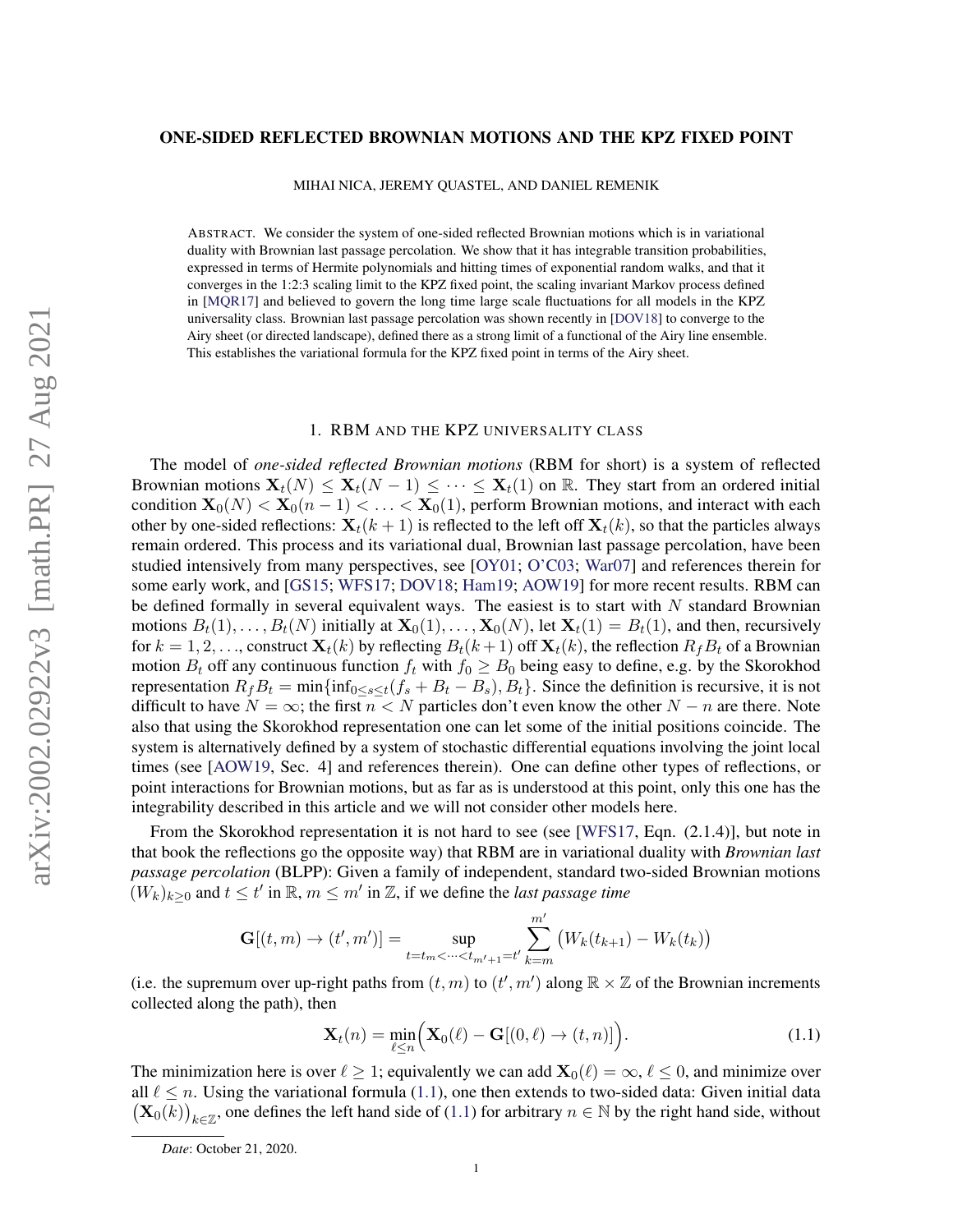the restriction  $\ell \geq 1$  in the minimum. However, the minimum may not actually be attained if  $\mathbf{X}_0(-\ell)$ grows too slowly as  $\ell \to \infty$ . The correct condition comes from the growth rate of the last passage times  $\mathbf{G}[(0,\ell) \to (t,n)]$ , which is known to be of order  $2\sqrt{(n-\ell)t}$  [\[GW91;](#page-13-7) [Sep97\]](#page-13-8). This can be used to show [\[WFS17,](#page-13-5) Prop. 2.4] that if, for example,  $\mathbf{X}_0(-\ell) \ge c \ell^{\frac{1}{2}+\delta}$  for all  $\ell \ge 0$  and some  $\delta > 0$ , the minimum is attained for any  $t > 0$ .

RBM and its variational dual BLPP are one of a small group of *integrable* models which lie in the KPZ universality class, a huge class of one dimensional growth models and driven diffusive systems whose large scale fluctuations are conjectured to coincide with those of the Kardar-Parisi-Zhang equation. Models in the class can be interpreted as randomly growing height functions  $h(t, x)$ ,  $x \in \mathbb{R}, t \geq 0$ , which converge after zooming out,  $\varepsilon \to 0$  in the 1:2:3 scaling  $h \mapsto \mathfrak{h}_{\varepsilon}(\mathbf{t}, \mathbf{x}) :=$  $\varepsilon^{1/2} h(\varepsilon^{-3/2}t, \varepsilon^{-1}x) - c_{\varepsilon}t$ , to a universal Markov process known as the KPZ fixed point, which can be described either through its integrable transition probabilities [\(3.2\)](#page-3-0), or alternatively by a variational formula [\(4.1\)](#page-7-0)/[\(4.2\)](#page-7-1) involving a limiting multiparameter process called in various contexts the *Airy sheet* or the *directed landscape*. So the KPZ fixed point and its variational dual the Airy sheet should be thought of as the universal limits in the class.

It is still a great challenge to understand the KPZ universality. The limit for general initial data is only proved for one or two special models so far, using integrability in a very strong way. In particular, the height function limit to the KPZ fixed point has only been proved for one model, the *totally asymmetric simple exclusion process (TASEP)* [\[MQR17\]](#page-13-0) (see [\[MQR+\]](#page-13-9) for an extension to several variants of TASEP). On the other hand, the limiting Airy sheet/directed landscape has only been proved for BLPP [\[DOV18\]](#page-12-0). Our purpose in this article is three-fold. We show, 1. RBM has integrable transition probabilities (Thm. [2.1\)](#page-2-0); 2. RBM converge to the KPZ fixed point in the 1:2:3 scaling (Thm. [3.1\)](#page-4-0) ; 3. the variational formula relating the KPZ fixed point and the Airy sheet (Cor. [4.2\)](#page-8-0) by combining 1 and 2 with results of [\[DOV18\]](#page-12-0). A second group [\[DNV+\]](#page-12-2) is working in obtaining the Airy sheet/directed landscape from exponential last passage percolation, which is in a similar duality with TASEP, providing an alternative route to 2 and 3. These open the door to import methods from one side (e.g. [\[Ham19\]](#page-13-6)) to the other.

RBM can actually be obtained as the low density limit of TASEP. Recall TASEP consists of particles on the lattice Z performing totally asymmetric nearest neighbour random walks with exclusion: Each particle independently attempts jumps to the neighbouring site to the right at rate 1, the jump being allowed only if that site is unoccupied. As for RBM we can consider initial conditions in which there is a rightmost particle; the particles remain ordered, and their positions can be denoted  $X_t(1) > X_t(2) > \cdots$ . Again, the dynamics of the first N particles  $X_t(1) > X_t(2) > \cdots > X_t(N)$  is independent of the rest, so the infinite system makes sense. Consider TASEP with N particles started from initial positions  $X_0(1) > X_0(2) \ldots > X_0(N) \in \mathbb{Z}$ , let  $\kappa > 0$  be a scaling parameter, and choose if initial particle positions so that  $X_0(i) = \sqrt{\kappa} \mathbf{X}_0(i)$ . Then, in the sense of distributions [\[GS15\]](#page-13-4),

<span id="page-1-0"></span>
$$
\mathbf{X}_{t}(i) = \lim_{\kappa \to \infty} \kappa^{-1/2} (X_{\kappa t}(i) - \kappa t). \tag{1.2}
$$

This is used only for intuition in our proof; alternatively, if one added a few details (such as trace class convergence of the kernels), one could use our results to provide an alternative (but less elementary) proof of [\(1.2\)](#page-1-0).

In the next section we discuss the complete integrability of the transition probabilities of RBM, by which we mean a map from arbitrary one-sided initial data, to a formula for the  $m$  point distributions at a later time (note that this excludes random initial data which we do not consider here.) Since RBM is a limit of TASEP, which was shown to have the same property in an earlier article [\[MQR17\]](#page-13-0), this is not such a surprise. But the formulas now have a classical flavour from random matrix theory, being expressed naturally in terms of Hermite polynomials (instead of Charlier polynomials as for TASEP),

$$
H_k(x) = (-1)^k e^{\frac{1}{2}x^2} \partial^k e^{-\frac{1}{2}x^2}.
$$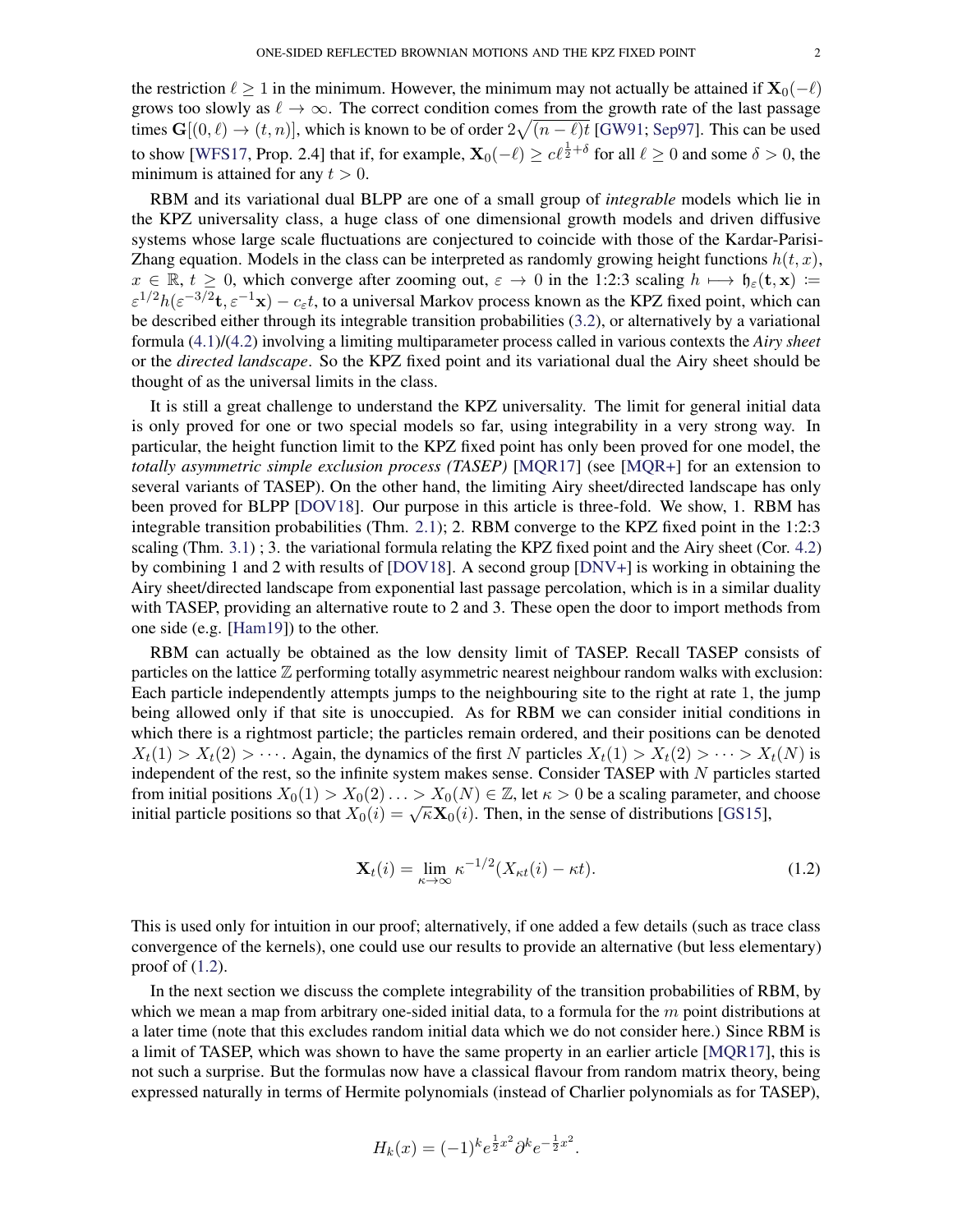## 2. TRANSITION PROBABILITIES OF RBM

In [\[WFS17\]](#page-13-5), the  $m$  (spatial) point distributions of RBM and their asymptotics are computed for a few special initial conditions: Packed (converging to the Airy<sub>2</sub> process), periodic (or flat, Airy<sub>1</sub>), stationary (Airy<sub>stat</sub>), half-periodic (Airy<sub>2→1</sub>), half-Poisson (Airy<sub>2→BM</sub>), and periodic-Poisson (Airy<sub>1→BM</sub>). Note also that, for special initial data, there has been a recent breakthrough in which two time distributions have been computed [\[Joh17\]](#page-13-10). We are now going to give a formula for the  $m$  (spatial) point distributions of RBM for general right finite initial data, at a fixed later time t. These generate the transition probabilities, in the same way that finite dimensional distributions define the Wiener measure.

Let  $\partial$  denote the derivative operator  $\partial f = f'$  and  $\partial^{-1}$  its formal inverse

<span id="page-2-5"></span><span id="page-2-1"></span>
$$
\partial^{-1} f(x) = \int_{-\infty}^{x} dy f(y), \qquad (2.1)
$$

which can be thought of as an integral operator with kernel  $\partial^{-1}(x, y) = \mathbf{1}_{x>y}$ . Also, for a fixed vector  $a \in \mathbb{R}^m$  and indices  $n_1 < \ldots < n_m$  we introduce the operators

$$
\chi_a(n_j, x) = \mathbf{1}_{x > a_j}, \qquad \bar{\chi}_a(n_j, x) = \mathbf{1}_{x \le a_j}
$$

(we will use the same notation if a is a scalar, writing  $\chi_a(x) = 1 - \overline{\chi}_a(x) = 1_{x>a}$ ).

<span id="page-2-0"></span>**Theorem 2.1.** *Consider RBM with initial condition*  $\{X_0(i)\}_{i=1}^{\infty}$ *. For any indices*  $1 \leq n_1 < n_2$ ...  $n_m$ , any locations  $a_1, \ldots, a_m \in \mathbb{R}$  and any  $t > 0$ , we have

$$
\mathbb{P}\big(\mathbf{X}_t(n_j)\geq a_j, j=1,\ldots,m\big)=\det\big(\mathbf{I}-\bar{\chi}_a\mathbf{K}_t^{\text{RBM}}\bar{\chi}_a\big)_{L^2(\{n_1,\ldots,n_m\}\times\mathbb{R})},
$$

*where* det *is the Fredholm determinant, with*

$$
\mathbf{K}_{t}^{\text{RBM}}(n_{i}, z_{i}; n_{j}, z_{j}) = -\partial^{-(n_{j}-n_{i})}(z_{i}, z_{j})\mathbf{1}_{n_{i} < n_{j}} + \sum_{\ell=0}^{n_{j}-1} \iint_{\mathbb{R}^{2}} d\eta \, e^{\eta - b} \mathbb{P}_{B_{0}=\eta}(\tau = \ell, B_{\tau} \in db) \psi_{n_{i}}(t, \eta - z_{i}) \bar{\psi}_{n_{j}-\ell-1}(t, b - z_{j}), \quad (2.2)
$$

*where*  $(B_k)_{k>0}$  *is a discrete time random walk taking*  $Exp[1]$  *steps to the left,*  $\tau$  *is the hitting time of the epigraph of the curve*  $(\mathbf{X}_0(k+1))_{k\geq 0}$  *by*  $B_k$ *, i.e.*  $\tau = \inf\{k \geq 0 : B_k \geq \mathbf{X}_0(k+1)\}$ *, and* 

$$
\psi_n(t,x) = t^{-n/2} \frac{1}{\sqrt{2\pi t}} e^{-\frac{x^2}{2t}} H_n(\frac{x}{\sqrt{t}}), \qquad \bar{\psi}_n(t,x) = \frac{1}{n!} t^{n/2} H_n(\frac{x}{\sqrt{t}}).
$$

The proof is given in Sec. [5.](#page-8-1)

The RBM kernel [\(2.2\)](#page-2-1) can alternatively be written in a way to harmonize with [\[MQR17\]](#page-13-0) here, and for later convenience, it is better to conjugate the kernel by multiplying by  $e^{z_j-z_i}$  (which does not change the value of the Fredholm determinant):

$$
\widetilde{\mathbf{K}}_{t}^{\text{RBM}}(n_{i}, z_{i}; n_{j}, z_{j}) \coloneqq e^{z_{j} - z_{i}} \mathbf{K}_{t}^{\text{RBM}}(n_{i}, z_{i}; n_{j}, z_{j}) \n= -e^{z_{j} - z_{i}} \partial^{-(n_{j} - n_{i})} (z_{i}, z_{j}) \mathbf{1}_{n_{i} < n_{j}} + (\mathcal{S}_{-t, -n_{i}})^{*} \bar{\mathcal{S}}_{t, n_{j}}^{\text{epi}}(\mathbf{X}_{0}) (z_{i}, z_{j})
$$
\n(2.3)

with (see also  $(3.8)$  and  $(3.9)$  for contour integral formulas for these kernels)

<span id="page-2-2"></span>
$$
\mathcal{S}_{-t,-n}(z_1, z_2) = e^{z_1 - z_2} \psi_n(t, z_1 - z_2) = e^{z_1 - z_2} (\partial^n e^{\frac{1}{2}t \partial^2})^*(z_1, z_2),
$$
  
\n
$$
\bar{\mathcal{S}}_{-t,n}(z_1, z_2) = e^{z_2 - z_1} \psi_{n-1}(t, z_1 - z_2) = e^{z_2 - z_1} \bar{\partial}^{(-n)} e^{-\frac{1}{2}t \partial^2}(z_2, z_1),
$$
  
\n
$$
\bar{\mathcal{S}}_{t,n}^{\text{epi}}(\mathbf{X}_0)(z_1, z_2) = \mathbb{E}_{B_0 = z_1} \left[ \bar{\mathcal{S}}_{-t,n-\tau}(B_\tau, z_2) \mathbf{1}_{\tau < n} \right],
$$
\n(2.4)

and where  $\bar{\partial}^{(-k)}(x,y) = \frac{(x-y)^k}{(k-1)!}$  is an "analytic extension" of  $\partial^{-k}$  (see [\(5.9\)](#page-11-0), and also Rem. [5.5](#page-11-1) for the meaning of  $e^{-\frac{1}{2}t\partial^2}$  in this context). Note that the kernel  $e^{z_2-z_1}\partial^{-1}(z_1, z_2)$  making up the first term on the right hand side of [\(2.3\)](#page-2-2) is precisely the transition matrix of the exponential random walk  $B_k$ . These equalities are also proved in Sec. [5;](#page-8-1) the basic ingredient is the classical relation between Hermite polynomials and the heat kernel,

<span id="page-2-4"></span><span id="page-2-3"></span>
$$
\partial^n e^{\frac{1}{2}t\partial^2}(x,y) = (-1)^n t^{-n/2} \frac{1}{\sqrt{2\pi t}} e^{-\frac{1}{2t}(x-y)^2} H_n(\frac{x-y}{\sqrt{t}}). \tag{2.5}
$$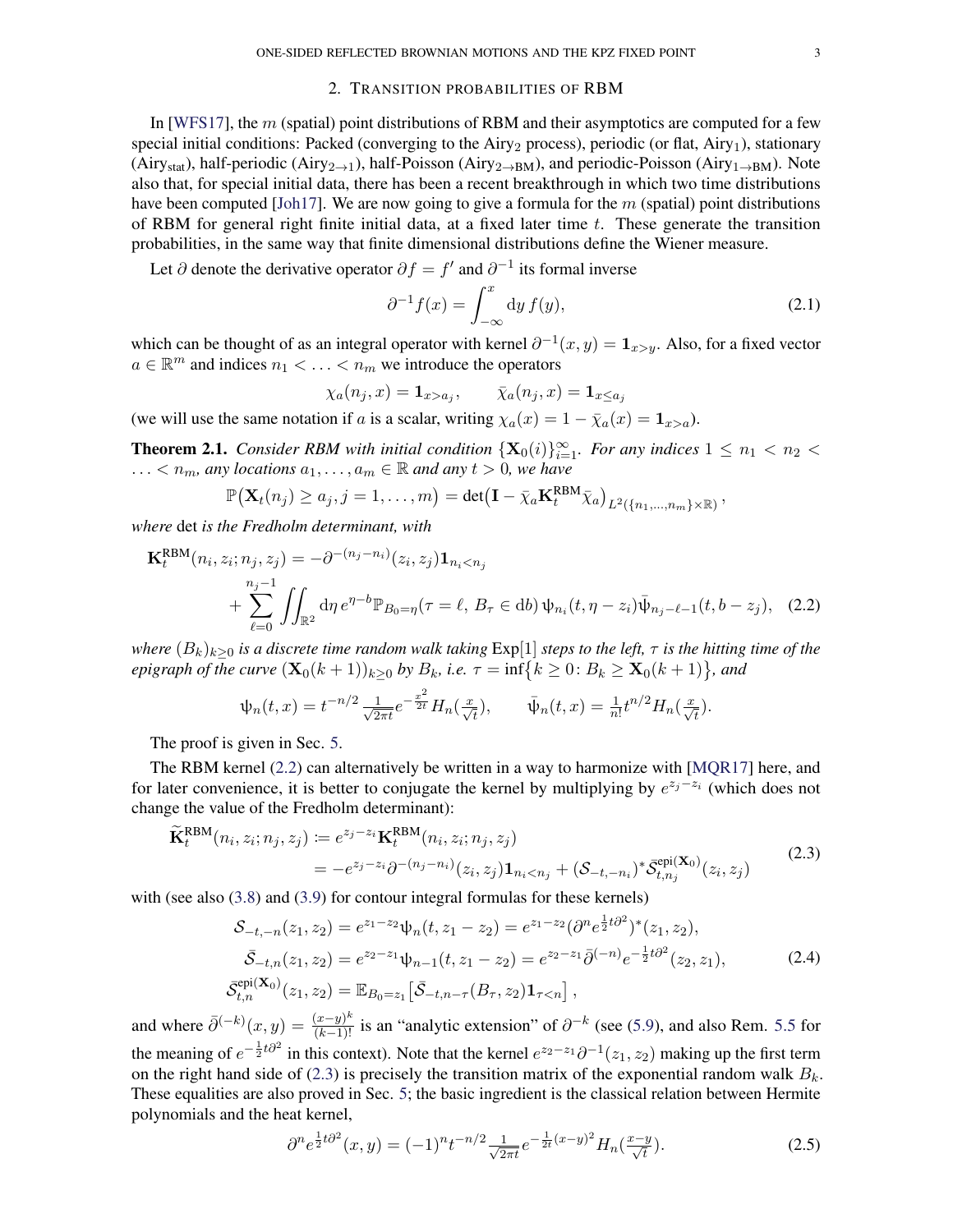Note that the formulas from [\[WFS17\]](#page-13-5) for special deterministic initial conditions can be recovered by computing explicitly the hitting law. This is straightforward in the case of packed initial data: here  $\mathbf{X}_0(k) = 0$  for each  $k \geq 0$ , so inside the expectation in [\(2.4\)](#page-2-3) we have  $\tau = 0$  if  $z_1 \geq 0$ , in which case  $B_{\tau} = z_1$ , and otherwise  $\tau = \infty$ ; using this together with [\(3.8\)](#page-5-0) and [\(3.9\)](#page-5-1) in [\(2.3\)](#page-2-2) leads directly to their formula after removing the conjugation  $e^{z_j-z_i}$ . When  $m = 1$  this is the classic Hermite kernel, and the distribution is the same as that of the largest eigenvalue of an  $n \times n$  GUE random matrix [\[GTW01;](#page-13-11) [Bar01\]](#page-12-3), a remarkable fact establishing the key link between random matrix theory and random growth models, and providing much of the motivation for the study of this particular model. For the half-periodic case  $X_0(k) = -k, k \ge 0$  (which after a limit leads also to the full periodic initial condition) it turns out to be simpler to use the biorthogonal representation of the kernel, [\(5.1\)](#page-9-0) below, together with Prop. [5.6;](#page-11-2) see [\[MQR17,](#page-13-0) Ex. 2.10] for the analogous computation in the case of TASEP.

#### 3. FROM RBM TO THE KPZ FIXED POINT

The KPZ fixed point is a Markov process on the space UC of upper semi-continuous functions h :  $\mathbb{R} \longrightarrow \mathbb{R} \cup \{-\infty\}$  satisfying  $\mathfrak{h}(\mathbf{x}) \leq A|\mathbf{x}| + B$  for some  $A, B < \infty$ , with the topology of local Hausdorff convergence of hypographs. It is shown in [\[MQR17\]](#page-13-0) that it is the limit of the 1:2:3 rescaled TASEP height functions,  $\mathfrak{h}(\mathbf{t}, \mathbf{x}; \mathfrak{h}_0) = \lim_{\varepsilon \to 0} \varepsilon^{1/2} \left[ h_{2\varepsilon^{-3/2} \mathbf{t}} (2\varepsilon^{-1} \mathbf{x}) + \varepsilon^{-3/2} \mathbf{t} \right]$ , as long as  $h_0(\mathbf{x}) = \lim_{\varepsilon \to 0} \varepsilon^{1/2} h_0(2\varepsilon^{-1}\mathbf{x})$ , all in the sense of the topology of UC, in probability; here we are using  $\mathfrak{h}(\mathbf{t}, \mathbf{x}; \mathfrak{h}_0)$  to denote the state of the Markov process at time t given initial state  $\mathfrak{h}_0$ . The KPZ fixed point is conjectured to be the universal limit under such scalings for models in the KPZ universality class (see [\[Qua11;](#page-13-12) [CQR15;](#page-12-4) [MQR17;](#page-13-0) [MFQR+\]](#page-13-13) for more background on the KPZ fixed point). Our next theorem proves this for RBM.

Before stating the result we present the precise definition of the KPZ fixed point through its transition probabilities (for simplicity we present here the formula which uses  $K_{\text{lim}}$  from [\[MQR17,](#page-13-0) Eqn. (3.21)] rather than the one appearing in the main results of that paper). For  $x \in \mathbb{R}$ ,  $t > 0$  let

$$
\mathbf{S}_{-\mathbf{t},\mathbf{x}}(u) = \mathbf{t}^{-1/3} e^{\frac{2\mathbf{x}^3}{3\mathbf{t}^2} + \frac{z\mathbf{x}}{\mathbf{t}}} \text{Ai}(\mathbf{t}^{-1/3}u + \mathbf{t}^{-4/3}\mathbf{x}^2),
$$

which is the integral kernel of the operator  $e^{x\partial^2 - \frac{t}{3}\partial^3}$ . For  $\mathfrak{h}_0 \in \text{UC}$  with  $\mathfrak{h}_0(x) = -\infty$  for  $x > 0$ , let

<span id="page-3-2"></span>
$$
\mathbf{S}^{\mathrm{epi}(-\mathfrak{h}_0^-)}_{-\mathbf{t},\mathbf{x}}(v,u) = \mathbb{E}_{\mathbf{B}(0)=v}\big[\mathbf{S}_{-\mathbf{t},\mathbf{x}-\boldsymbol{\tau}}(\mathbf{B}(\boldsymbol{\tau}),u)\mathbf{1}_{\boldsymbol{\tau}<\infty}\big],
$$

where  $\tau$  is now defined as the hitting time of the epigraph of  $-h_0^-$  by  $B(x)$ , a Brownian motion with diffusion coefficient 2, with  $\mathfrak{h}_0^-(\mathbf{x}) = \mathfrak{h}_0(-\mathbf{x})$ . For such initial data, the KPZ fixed point kernel reads

$$
\mathbf{K}_{\mathbf{t}}^{\text{FP}}(n_i, \cdot; n_j, \cdot) = -e^{(\mathbf{x}_j - \mathbf{x}_i)\partial^2} \mathbf{1}_{\mathbf{x}_i > \mathbf{x}_j} + (\mathbf{S}_{-\mathbf{t}, \mathbf{x}_i})^* \mathbf{S}_{-\mathbf{t}, -\mathbf{x}_j}^{\text{epi}(-\mathfrak{h}_0^-)},
$$
(3.1)

and the transition probabilities for the KPZ fixed point  $h(t, x)$  are defined through their finite dimensional distributions, which are given by Fredholm determinants,

$$
\mathbb{P}_{\mathfrak{h}_0}(\mathfrak{h}(\mathbf{t},\mathbf{x}_1)\leq \mathbf{a}_1,\ldots,\mathfrak{h}(\mathbf{t},\mathbf{x}_m)\leq \mathbf{a}_m)=\det(\mathbf{I}-\bar{\chi}_{-\mathbf{a}}\mathbf{K}_{\mathbf{t}}^{\mathrm{FP}}\bar{\chi}_{-\mathbf{a}})_{L^2(\{\mathbf{x}_1,\ldots,\mathbf{x}_m\}\times\mathbb{R})}\,. \tag{3.2}
$$

The process is statistically spatially invariant, so the corresponding formula for  $\mathfrak{h}_0 \in \mathcal{UC}$  with  $\mathfrak{h}_0(\mathbf{x}) =$  $-\infty$  for  $x > x_0$  are easily recovered. Such data are dense in UC, and it is shown in [\[MQR17\]](#page-13-0) the probabilities are continuous functions of  $\mathfrak{h}_0 \in \mathcal{UC}$ . So the general formula can be obtained from [\(3.2\)](#page-3-0) by approximation (see [\[MQR17,](#page-13-0) Thm. 3.8]).

Consider a family of initial conditions  $X_0^{(\varepsilon)}$  $\binom{\infty}{0}$  for RBM satisfying, for some  $\mathfrak{h}_0 \in \mathbb{U}\mathbb{C}$ ,

<span id="page-3-1"></span><span id="page-3-0"></span>
$$
-\varepsilon^{1/2}(\mathbf{X}_0^{(\varepsilon)}(-2\varepsilon^{-1}\mathbf{x}) - 2\varepsilon^{-1}\mathbf{x}) \xrightarrow[\varepsilon \to 0]{} \mathfrak{h}_0(\mathbf{x})
$$
\n(3.3)

in distribution in UC, where the left hand side is interpreted as a linear interpolation to make it a continuous function of  $x \in \mathbb{R}$ . The left hand side of [\(3.3\)](#page-3-1) (as well as the right hand side of [\(3.4\)](#page-4-1) below) has the interpretation as a kind of inverse function of the height function (whose definition we have not given, and will not need, here; see (2.1) and Sec. 3 in [\[MQR17\]](#page-13-0) for the definition in the context of TASEP). The scaling limits look at perturbations of height functions from flat, so the limit of the inverse function naturally picks up a minus sign. Note that the convergence [\(3.3\)](#page-3-1) requires a far more restrictive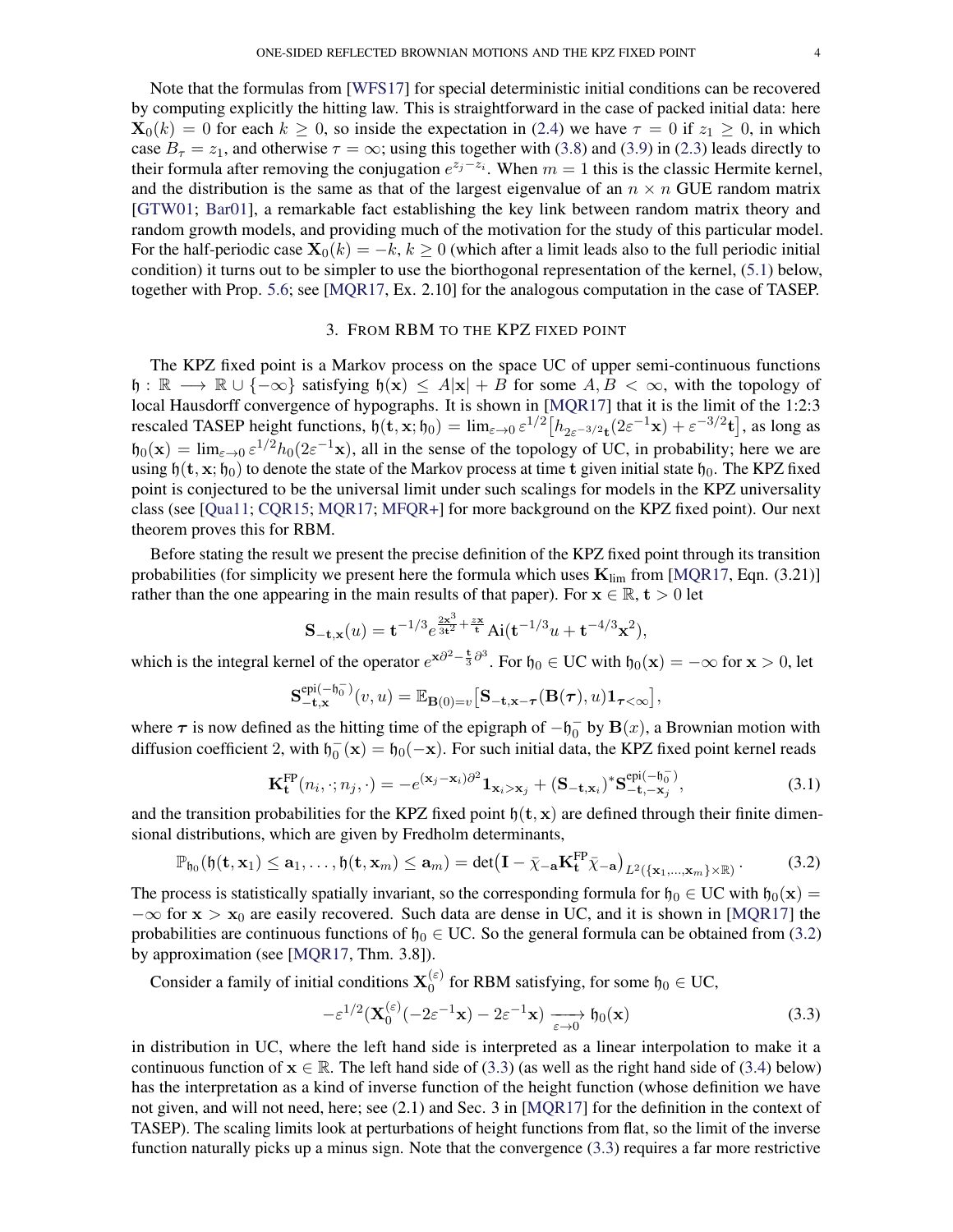lower bound on the growth of  $\mathbf{X}_0(-\ell)$ ,  $\ell > 0$  than the one used after [\(1.1\)](#page-0-0) to show that the minimum is achieved; it is being assumed to grow linearly. These conditions correspond to upper bounds needed on the initial data for the KPZ fixed point to prevent blowup: Once the initial data grows quadratically a blowup occurs in finite time (see [\[SV20\]](#page-13-14) for the precise statement). We assume linear upper bounds on UC because it is a nice class where the solution stays and exists for all time, and trace class bounds on the kernel turn out to be very tricky if one considers the general case of quadratic growth.

Let  $\mathbf{X}_t^{(\varepsilon)}$  $t_t^{(\varepsilon)}$  denote RBM with this initial data and define the 1:2:3 rescaled RBM,

$$
\mathfrak{X}_{\mathbf{t}}^{(\varepsilon)}(\mathbf{x}) = \varepsilon^{1/2} \left( \mathbf{X}_{\varepsilon^{-3/2} \mathbf{t}}^{(\varepsilon)}(\varepsilon^{-3/2} \mathbf{t} - 2\varepsilon^{-1} \mathbf{x}) + 2\varepsilon^{-3/2} \mathbf{t} - 2\varepsilon^{-1} \mathbf{x} \right). \tag{3.4}
$$

<span id="page-4-0"></span>**Theorem 3.1.** Assume that the initial data satisfies [\(3.3\)](#page-3-1). Then, for each  $t > 0$ , in UC in distribution,

<span id="page-4-2"></span><span id="page-4-1"></span>
$$
-\mathfrak{X}_{\mathbf{t}}^{(\varepsilon)}(\mathbf{x}) \xrightarrow[\varepsilon \to 0]{} \mathfrak{h}(\mathbf{t}, \mathbf{x}; \mathfrak{h}_0).
$$
 (3.5)

By the Markov property the above convergence extends to multitime distributions. One could also upgrade the result to space-time convergence by employing the variational formula and the Brownian Gibbs property [\[CH14\]](#page-12-5) (or alternatively from the explicit formulas as done for TASEP in [\[MQR17\]](#page-13-0)) to show that the trajectories are Hölder  $\frac{1}{2}$  – in space and Hölder  $\frac{1}{3}$  – in time and using this to derive the necessary tightness.

The rest of this section is devoted to the proof of Theorem [3.1.](#page-4-0) An important ingredient will be a variational formula for the limit of  $\mathfrak{X}^{(\varepsilon)}_t$  which follows from [\[DOV18\]](#page-12-0); the formula is stated and proved in Section [4](#page-7-2) (see Prop. [4.1\)](#page-7-3).

At the level of convergence of kernels, the proof is analogous to the proof of the convergence of the TASEP kernels in [\[MQR17\]](#page-13-0), but in this case uses the standard convergence of Hermite polynomials to Airy functions. Our goal is to study the limit of the kernel  $\varepsilon^{-1/2} \tilde{\mathbf{K}}_t^{\text{RBM}}(n_i, z_i; n_j, z_j) \mathbf{1}_{z_i \leq -\tilde{a}_i, u_j \leq -\tilde{a}_j}$ defined in terms of  $\mathbf{K}^{\text{RBM}}_t$  from [\(2.3\)](#page-2-2) with

$$
t = \varepsilon^{-3/2} \mathbf{t}
$$
,  $n_i = \varepsilon^{-3/2} \mathbf{t} - 2\varepsilon^{-1} \mathbf{x}_i$ ,  $z_i = -2\varepsilon^{-3/2} \mathbf{t} + 2\varepsilon^{-1} \mathbf{x}_i + \varepsilon^{-1/2} u_i$ ,  $\eta = \varepsilon^{-1/2} v$ 

and  $\tilde{a}_i = -2\varepsilon^{-3/2} \mathbf{t} + 2\varepsilon^{-1} \mathbf{x}_i - \varepsilon^{-1/2} \mathbf{a}_i$  (the  $\varepsilon^{-1/2}$  in front of the kernel comes from the  $z_i$  change of variables). In view of [\(3.2\)](#page-3-0), our goal is to show that this kernel converges in a suitable way to  $\mathbf{K_t^{FP}}(\mathbf{x}_i, u_i; \mathbf{x}_j, u_j) \mathbf{1}_{u_i \leq -\mathbf{a}_i, u_j \leq -\mathbf{a}_j}$ . Note that the change of variables transforms the indicator functions in the desired manner.

Recall first that  $e^{y-x}\partial^{-1}(x, y)$  is the transition probability for the exponential random walk  $B_k$ . Thus, under this scaling and for  $x_i > x_j$ , the first term on the right hand side of [\(2.3\)](#page-2-2) becomes  $-\varepsilon^{-1/2}$ times the probability density for the walk  $B_k$  to go from  $2\varepsilon^{-1}x_i + \varepsilon^{-1/2}u_i$  to  $2\varepsilon^{-1}x_j + \varepsilon^{-1/2}u_j$  in time  $2\varepsilon^{-1}(\mathbf{x}_i - \mathbf{x}_j)$ . This converges to  $-e^{(\mathbf{x}_i - \mathbf{x}_j)\partial^2}(u_i, u_j)$  by the Central Limit Theorem.

Define

$$
\mathbf{S}^{\varepsilon}_{-\mathbf{t},\mathbf{x}}(v,u) = \varepsilon^{-1/2} e^{-\frac{1}{2}t} \mathcal{S}_{-t,-n}(\eta,z) = \varepsilon^{-1/2} e^{-\frac{1}{2}t} e^{\eta-z} \psi_n(t,\eta-z),
$$
  

$$
\bar{\mathbf{S}}^{\varepsilon}_{-\mathbf{t},-\mathbf{x}}(v,u) = \varepsilon^{-1/2} e^{\frac{1}{2}t} \bar{\mathcal{S}}_{-t,n}(\eta,z) = \varepsilon^{-1/2} e^{\frac{1}{2}t} e^{z-\eta} \bar{\psi}_n(t,\eta-z)
$$

so that, after scaling, the second term on the right hand side of [\(2.3\)](#page-2-2) reads  $(S_{-t,x_i}^{\varepsilon})^* \bar{S}_{-t,-x_j}^{\varepsilon,epi(-\frac{1}{r_0})}$  $\epsilon, \epsilon, -\epsilon, -\epsilon, -\epsilon, j$  with  $\bar{\mathbf{S}}_{\mathbf{-t},\mathbf{-x}}^{\varepsilon,\text{epi}(-\mathfrak{h}_0^-)}$  $\epsilon, epi(-\mathfrak{h}_0^-)(v, u) = \epsilon^{-1/2} \mathbb{E}_{\epsilon^{1/2} B_0 = v} \Big[ \bar{\mathbf{S}}_{-\mathbf{t}, -\mathbf{x}_j - \frac{1}{2} \epsilon \tau}^{\epsilon} (\epsilon^{1/2} B_{\tau}, u) \mathbf{1}_{\tau < n} \Big]$ . Now the standard asymptotics of Hermite polynomials (see e.g. [\[AGZ10,](#page-12-6) Lem. 3.7.2])

$$
n^{1/12}\psi_n(2\sqrt{n} + n^{-1/6}x) \longrightarrow \text{Ai}(x), \qquad \psi_n(x) = (2\pi)^{-1/4}(n!)^{-1/2}e^{-\frac{1}{4}x^2}H_n(x)
$$

gives the pointwise convergence

<span id="page-4-3"></span>
$$
\mathbf{S}_{-\mathbf{t},\mathbf{x}}^{\varepsilon}(v,u) \longrightarrow \mathbf{S}_{-\mathbf{t},\mathbf{x}}(v,u), \qquad \bar{\mathbf{S}}_{-\mathbf{t},-\mathbf{x}}^{\varepsilon}(v,u) \longrightarrow \mathbf{S}_{-\mathbf{t},-\mathbf{x}}(v,u). \tag{3.6}
$$

Finally, using this scaling inside the integral in [\(2.2\)](#page-2-1) (or in the expectation defining  $\bar{S}_{-t,-x}^{\epsilon,epi(-\theta_{0}^{-})}$  $\epsilon, \epsilon$ <sub>pi</sub> $\epsilon$ <sub>+</sub> $\epsilon$ <sub>y</sub><sup>0</sup> above) and rescaling accordingly we get that the random walk  $B$  converges to the Brownian motion  $\bf{B}$  and the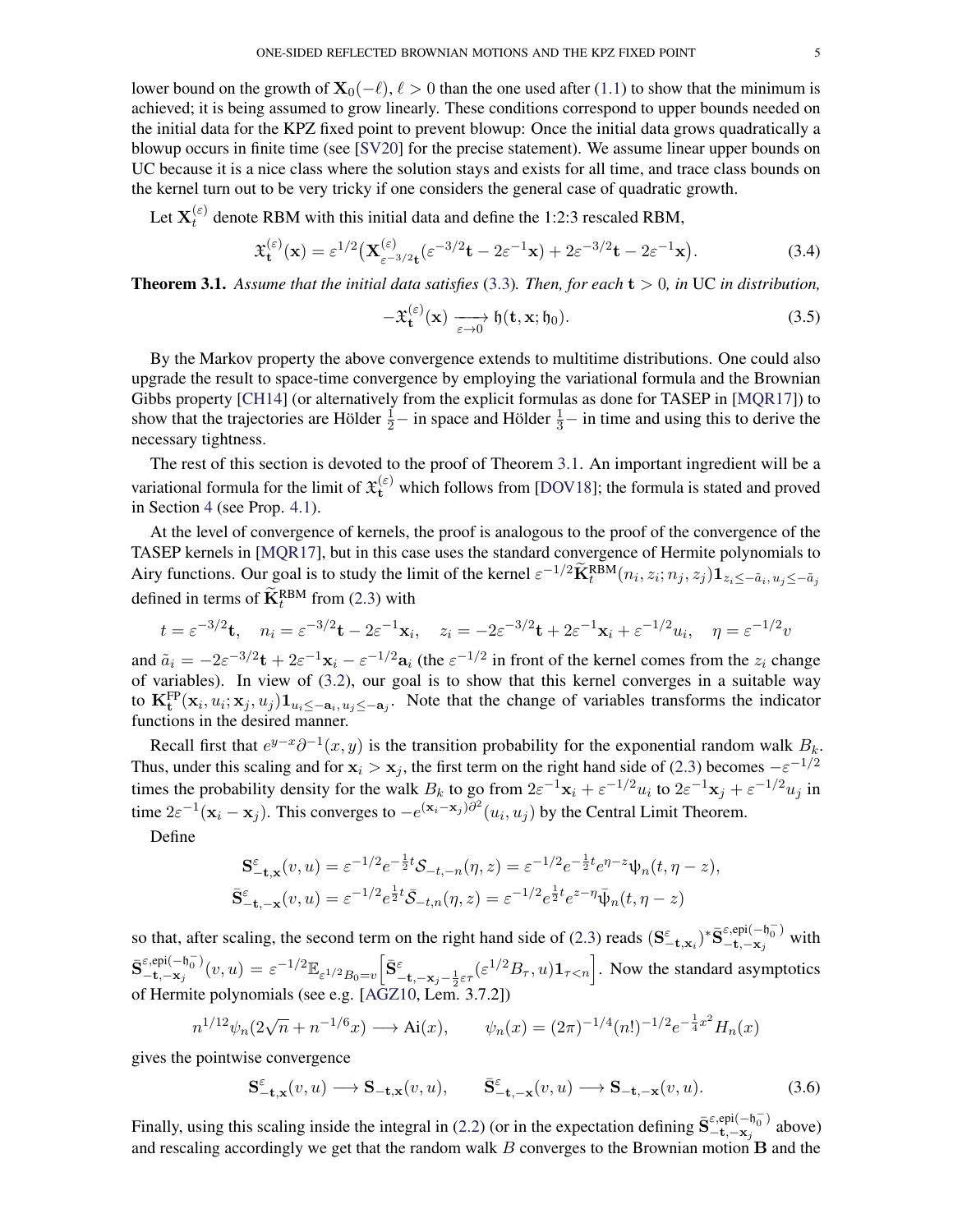hitting time  $\tau$  converges to the Brownian hitting time  $\tau$  to the epigraph of curve  $-h_0^-(y)$ , leading to  $\varepsilon^{-1/2} \widetilde{\mathbf{K}}_t^{\text{RBM}}(n_i, z_i; n_j, z_j)$  converging to the right hand side of [\(3.1\)](#page-3-2).

This proves the limit [\(3.5\)](#page-4-2) at the level of pointwise convergence of the kernels involved. The transition probabilities are given in terms of Fredholm determinants, so to prove they in fact converge, one needs more. In order to provide the simplest possible proof, we take the following route. We show that if  $\mathfrak{h}_0$  is made up of *multiple narrow wedges* (see below) and  $\mathbf{X}_0^{(\varepsilon)}$  $_0^{(ε)}$  are natural approximations of such, the convergence of kernels is in trace norm. Since the Fredholm determinant is continuous in the trace class topology, this proves the desired convergence of probabilities in the multiple narrow wedge case. Together with Prop. [4.1,](#page-7-3) this yields the variational formula

$$
\mathfrak{h}(\mathbf{t},\mathbf{x};\mathfrak{h}_0)\stackrel{\text{dist}}{=}\sup_{\mathbf{y}\in\mathbb{R}}\left\{\mathcal{A}(0,\mathbf{x};\mathbf{t},\mathbf{y})-\frac{(\mathbf{x}-\mathbf{y})^2}{\mathbf{t}}+\mathfrak{h}_0(\mathbf{y})\right\}
$$

for multiple narrow wedge  $\mathfrak{h}_0$ , where  $\mathcal{A}(s, x; t, y)$  is the Airy sheet constructed in [\[DOV18\]](#page-12-0) (see also [\(4.2\)](#page-7-1)). Multiple narrow wedges are dense in UC and both sides are continuous functions of  $\mathfrak{h}_0 \in \mathbb{U}\mathbb{C}$ , so we conclude the variational formula holds for all  $\mathfrak{h}_0 \in \mathbb{U}\mathbb{C}$ . Using Prop. [4.1](#page-7-3) again we therefore conclude Thm. [3.1.](#page-4-0) (For more background on the Fredholm determinant, including the definition and properties of the Hilbert-Schmidt and trace norms to be used below, we refer to [\[Sim05\]](#page-13-15) or [\[QR14,](#page-13-16) Sec. 2]).

We start by defining approximate multiple narrow wedges. Fix  $a_\ell < \cdots < a_1 \leq 0$  and  $b_1, \ldots, b_\ell \in$ R and consider RBM initial data  $X_0^{(\varepsilon)}$  $\mathbf{X}^{(\varepsilon)}_0(i) = \infty \text{ for } i < -2\varepsilon^{-1}\mathbf{a}_1,\, \mathbf{X}^{(\varepsilon)}_0$  $\mathbf{a}_0^{(\varepsilon)}(i) = -2\varepsilon^{-1}\mathbf{a}_k - \varepsilon^{-1/2}\mathbf{b}_k$  for  $2\varepsilon^{-1}\mathbf{a}_k \leq i < -2\varepsilon^{-1}\mathbf{a}_{k+1}, k = 1,\ldots,\ell-1$  and  $\mathbf{X}^{(\varepsilon)}(i) = -2\varepsilon^{-1}\mathbf{a}_\ell - \varepsilon^{-1/2}\mathbf{b}_\ell$  for  $i \geq -2\varepsilon^{-1}\mathbf{a}_\ell$ . Then

$$
- \mathfrak{X}^{(\varepsilon)}_{0}(\mathbf{x}) \xrightarrow[\varepsilon \to 0]{} \mathfrak{d}^{b_1,\ldots,b_\ell}_{\mathbf{a}_1,\ldots,\mathbf{a}_\ell}(\mathbf{x})
$$

in UC, where the *multiple narrow wedge*  $\mathfrak{d}_{a_1,...,a_\ell}^{b_1,...,b_\ell}(x)$  equals  $b_k$  if x is one of the  $a_k$ 's and  $-\infty$  for all other x.

As explained above, Thm. [3.1](#page-4-0) follows from

<span id="page-5-3"></span>**Proposition 3.2.** Let  $\mathfrak{h}_0 = \mathfrak{d}^{\mathbf{b}_1,...,\mathbf{b}_\ell}_{\mathbf{a}_1,...,\mathbf{a}_\ell}$  and let  $-\mathfrak{X}_0^{(\varepsilon)}$  $_0^{(\varepsilon)}$  be their approximations prescribed above. Then [\(3.5\)](#page-4-2) *holds.*

*Proof.* We need to prove the convergence of the scaled RBM kernel in trace norm. For simplicity we will prove this only for the kernel corresponding to one-point distributions, i.e. the kernel  $\widetilde{\mathbf{K}}_t^{(n),\text{RBM}}$ coming from [\(2.3\)](#page-2-2) (after scaling) with  $n_i = n_j = n$ ; at the end of the proof we will explain how the proof extends to the general case. Additionally, for notational simplicity we will take all  $\mathbf{b}_k$ 's to be 0; the extension to general  $\mathbf{b}_k$ 's is straightforward, as will be clear from the proof. We will write  $l_k = \lceil -2\varepsilon^{-1} \mathbf{a}_k \rceil.$ 

Consider first the single narrow wedge case,  $\ell = 1$ , for which  $\mathbf{X}_0^{(\varepsilon)}$  $\zeta_0^{(\varepsilon)}(i) = \infty$  for  $i < -2\varepsilon^{-1}$ **a** and  $\mathbf{X}^{(\varepsilon)}_0$  $\binom{(\varepsilon)}{0}(i) = 2\varepsilon^{-1}$ a for  $i \ge -2\varepsilon^{-1}$ a (here  $a = a_1$ ). Since the walk  $B_k$  takes strictly negative steps,  $\tau$  < *n* if and only  $n > l$  and  $B_l > 2\varepsilon^{-1}a$ , in which case  $\tau = l = [-2\varepsilon^{-1}a]$ . Then, recalling again that the transition matrix of the walk  $B_k$  is  $Q_{exp}(x, y) := e^{y-x} \partial^{-1}(x, y)$ , we have  $\bar{S}_{-t,n}^{epi(X_0)} =$  $(Q_{exp})^l \chi_{2\varepsilon^{-1} \mathbf{a}} \bar{S}_{-t,n-l} \mathbf{1}_{l \leq n}$ , and thus (using  $(S_{-t,-n})^* (Q_{exp})^l = (S_{-t,-n+l})^*$ , which follows from [\(2.4\)](#page-2-3))

<span id="page-5-2"></span><span id="page-5-1"></span><span id="page-5-0"></span>
$$
\widetilde{\mathbf{K}}_t^{(n),\text{RBM}} = (\mathcal{S}_{-t,-n+l})^* \chi_{2\varepsilon^{-1}\mathbf{a}} \bar{\mathcal{S}}_{-t,n-l_1} \mathbf{1}_{l_1 < n}.\tag{3.7}
$$

From [\(2.5\)](#page-2-4) and the formula  $e^{\frac{1}{2t}\partial^2}(z) = \frac{1}{2\pi i} \int_{i\mathbb{R}+\delta} dw \, e^{tw^2/2 - wz}$ , valid for any  $\delta \in \mathbb{R}$ , we get

$$
S_{-t,-n}(z_1, z_2) = \frac{1}{2\pi i} \int_{i\mathbb{R}+\delta} dw \, w^n e^{\frac{1}{2}tw^2 + (1-w)(z_1 - z_2)},\tag{3.8}
$$

while using the representation  $H_n(x) = \frac{n!}{2\pi i} \int_{\gamma_0} dw \frac{e^{-w^2/2 + wx}}{w^{n+1}}$  we get

$$
\bar{S}_{-t,n}(z_1, z_2) = \frac{1}{2\pi i} \int_{\gamma_0} dw \, \frac{1}{w^{n+1}} e^{-\frac{1}{2}tw^2 + (w-1)(z_1 - z_2)},\tag{3.9}
$$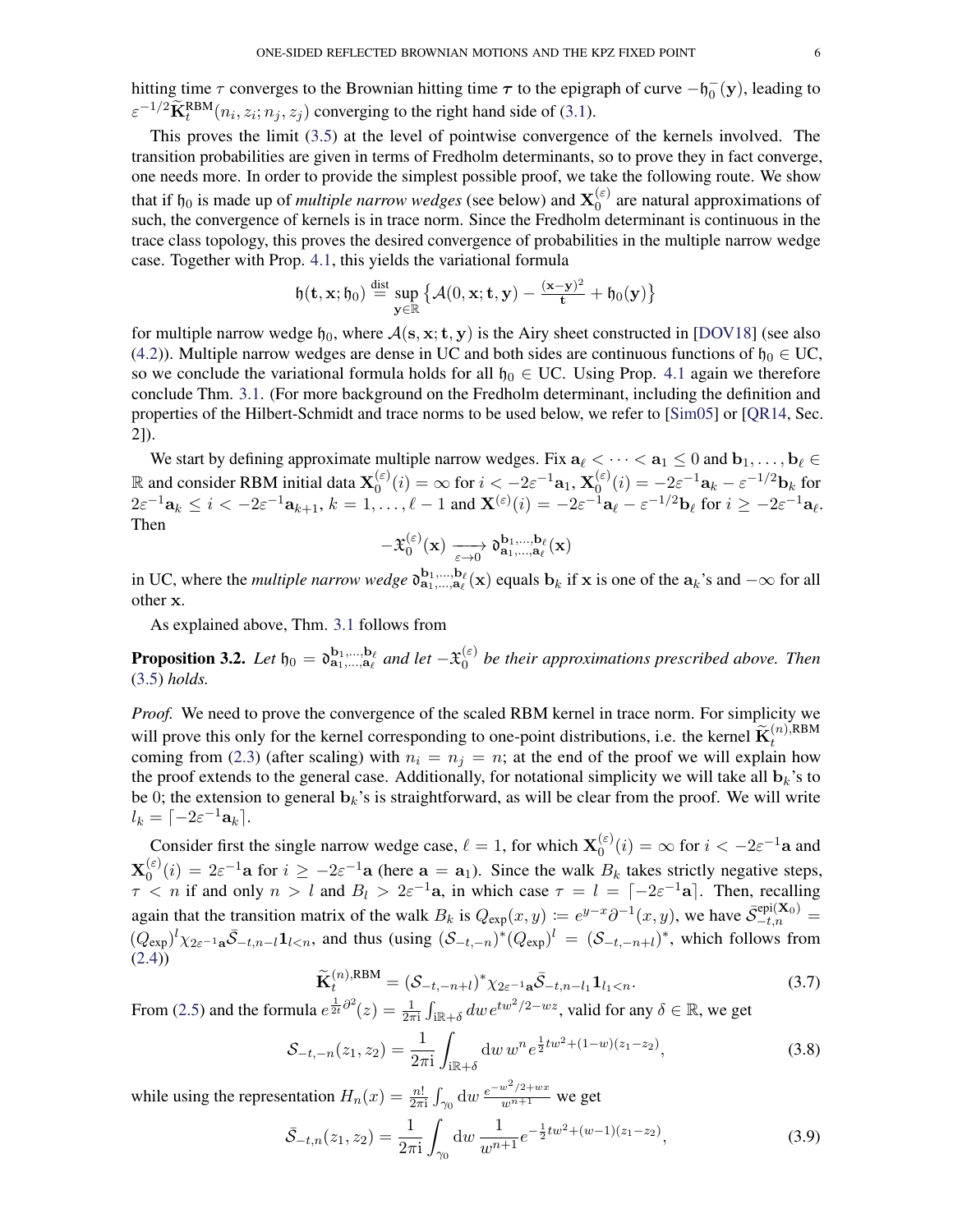where  $\gamma_0$  is any positively oriented contour around the origin. From [\[WFS17,](#page-13-5) Lemmas 5.12 and 5.13] we have, for each fixed t, x, that: 1. The limits in [\(3.6\)](#page-4-3) hold uniformly on compact sets of v, u; 2. For each  $\mathbf{a} \in \mathbb{R}$  there is a  $C_{\mathbf{a}} < \infty$  such that for  $u > \mathbf{a}$ ,

<span id="page-6-0"></span>
$$
|\mathbf{S}_{-\mathbf{t},\mathbf{x}}^{\varepsilon}(u)| \leq C_{\mathbf{a}} e^{-u} \qquad |\bar{\mathbf{S}}_{-\mathbf{t},-\mathbf{x}}^{\varepsilon}(u)| \leq C_{\mathbf{a}} e^{-u},\tag{3.10}
$$

where the operators  $S_{-t,x}^{\varepsilon}$ ,  $\bar{S}_{-t,-x}^{\varepsilon}$  from [\(3.6\)](#page-4-3) are written as functions of one variable given that they are convolution operators. The scaled version of  $\widetilde{\mathbf{K}}_t^{(n),\text{RBM}}$  is  $(\mathbf{S}_{-\mathbf{t},\mathbf{x}-\mathbf{a}}^{\varepsilon})^* \chi_0 \overline{\mathbf{S}}_{-\mathbf{t},-\mathbf{x}+\mathbf{a}}^{\varepsilon}$ , which we need to consider acting on  $L^2((-\infty, -a])$ ; we may split then the resulting operator as the product of two factors,  $\bar{\chi}_{-a}$  $({\bf S}_{-t,x}^{\epsilon})^* \chi_0$  and  $\chi_0 {\bf \bar{S}}_{-t,-x}^{\epsilon} \bar{\chi}_{-a}$ , whose Hilbert-Schmidt norms

$$
\|\bar{\chi}_{-\mathbf{a}}(\mathbf{S}^{\varepsilon}_{-\mathbf{t},\mathbf{x}})^{*}\chi_{0}\|_{2}^{2}=\int_{0}^{\infty}\mathrm{d}v\int_{-\infty}^{\mathbf{a}}\mathrm{d}u\,\mathbf{S}^{\varepsilon}_{-\mathbf{t},\mathbf{x}}(v,u)^{2},\ \|\chi_{0}\bar{\mathbf{S}}^{\varepsilon}_{-\mathbf{t},-\mathbf{x}}\bar{\chi}_{-\mathbf{a}}\|_{2}^{2}=\int_{0}^{\infty}\mathrm{d}v\int_{-\infty}^{\mathbf{a}}\mathrm{d}u\,\bar{\mathbf{S}}^{\varepsilon}_{-\mathbf{t},-\mathbf{x}}(v,u)^{2}
$$

are bounded independent of  $\varepsilon$  by [\(3.10\)](#page-6-0). Since the trace norm of a product is bounded by the product of the Hilbert-Schmidt norms, this provides a uniform (in  $\varepsilon$ ) bound on the trace norm of  $(S_{-t,x}^{\varepsilon})^* \chi_0 \bar{S}_{-t,-x}^{\varepsilon}$  on  $L^2((-\infty,-a])$ . Now if we want to prove that  $(S_{-t,x-a}^{\varepsilon})^* \chi_0 \bar{S}_{-t,-x+a}^{\varepsilon}$  converges to  $({\bf S}_{-t,x-a})^* \chi_0 \bar{\bf S}_{-t,-x+a}$  in trace norm in this space we can control the trace norm of the difference of the two sides by the sum of  $\|\bar{\chi}_{-\mathbf{a}}(\mathbf{S}_{-\mathbf{t},\mathbf{x}}^{\varepsilon})^* \chi_0 - \bar{\chi}_{-\mathbf{a}}(\mathbf{S}_{-\mathbf{t},\mathbf{x}})^* \chi_0\|_2 \|\chi_0 \bar{\mathbf{S}}_{-\mathbf{t},-\mathbf{x}}^{\varepsilon} \bar{\chi}_{-\mathbf{a}}\|_2$  and  $\|\bar{\chi}_{-a}(S_{-t,x})^* \chi_0 \|_2 \|\chi_0 \bar{S}_{-t,-x}^{\varepsilon} \bar{\chi}_{-a} - \chi_0 S_{-t,-x} \bar{\chi}_{-a} \|_2$ , both of which vanish as  $\varepsilon \to 0$  by a simple truncation argument using the uniform convergence on compact sets together with [\(3.10\)](#page-6-0) and the analog estimate for  $|S_{-t,x}(u)|$  (see e.g. [\[MQR17,](#page-13-0) Eqn. (A.5)]).

Now we consider a general multiple narrow wedge. The same argument as above shows that if the epigraph of  $\mathbf{X}_0^{(\varepsilon)}$  $\int_0^{\epsilon}$  is hit, then it has to be hit at the beginning of one of the blocks of packed particles, and then by inclusion-exclusion one gets (recall  $l_1 < \cdots < l_\ell$ )

<span id="page-6-1"></span>
$$
\bar{\mathcal{S}}_{-t,n}^{\text{epi}(\mathbf{X}_0)} = \sum_{k=1}^{\ell} (-1)^{k+1} \sum_{1 \le p_1 \le \dots \le p_k \le \ell} (Q_{\text{exp}})^{l_{p_1}} \chi_{2\varepsilon^{-1}\mathbf{a}_{p_1}} (Q_{\text{exp}})^{l_{p_2} - l_{p_1}} \chi_{2\varepsilon^{-1}\mathbf{a}_{p_2}} \dots
$$
\n
$$
\dots (Q_{\text{exp}})^{l_{p_k} - l_{p_{k-1}}} \chi_{2\varepsilon^{-1}\mathbf{a}_{p_k}} \bar{\mathcal{S}}_{-t,n-l_{p_k}} \mathbf{1}_{l_{p_k} < n}.
$$
\n(3.11)

Therefore  $\widetilde{\mathbf{K}}_t^{(n),\text{RBM}}$  can be expressed as  $\sum_{k=1}^{\ell}(-1)^{k+1}\sum_{1\leq p_1\leq \cdots\leq p_k\leq \ell}K_{p_1,\ldots,p_k}\mathbf{1}_{l_{p_k} with$ 

$$
K_{p_1,\ldots,p_k} = (\mathcal{S}_{-t,-n+l_{p_1}})^* \chi_{2\varepsilon^{-1}\mathbf{a}_{p_1}} (Q_{\exp})^{l_{p_2}-l_{p_1}} \chi_{2\varepsilon^{-1}\mathbf{a}_{p_2}} \cdots (Q_{\exp})^{l_{p_k}-l_{p_{k-1}}} \chi_{2\varepsilon^{-1}\mathbf{a}_{p_k}} \bar{\mathcal{S}}_{-t,n-l_{p_k}}.
$$

From the arguments used in the single narrow wedge case we know that  $(S_{-t,-n+l_{p_1}})^* \chi_{2\varepsilon^{-1}a_{p_1}}$  and  $\chi_{2\varepsilon^{-1}\mathbf{a}_{p_k}}\bar{\mathcal{S}}_{-t,n-l_{p_k}}$  converge respectively, after properly scaling and truncating to  $L^2((-\infty,-\mathbf{a}]),$  to  $({\bf S}_{-{\bf t}, {\bf x}-{\bf a}_{p_1}})^* \chi_0$  and  $\chi_0 {\bf S}_{-{\bf t}, -{\bf x}+{\bf a}_{p_k}}$ , with the convergence holding in Hilbert-Schmidt norm. The inner factor  $\chi_{2\varepsilon^{-1}\mathbf{a}_{p_1}}(Q_{\exp})^{l_{p_2}-l_{p_1}}\chi_{2\varepsilon^{-1}\mathbf{a}_{p_2}}\cdots\chi_{2\varepsilon^{-1}\mathbf{a}_{p_{k-1}}} (Q_{\exp})^{l_{p_k}-l_{p_{k-1}}} \chi_{2\varepsilon^{-1}\mathbf{a}_{p_k}}$ , on the other hand, converges to  $\chi_0 e^{(a_1 - a_2)\partial^2} \chi_0 \cdots \chi_0 e^{(a_{k-1} - a_k)\partial^2} \chi_0$  under our scaling by the Central Limit Theorem, and it is not hard to see that the convergence holds in operator norm. Recall that the trace norm satisfies the inequality  $||AK||_1 \leq ||A||_{op}||K||_1$  with respect to the operator norm. Thus using the same argument as for the single narrow wedge case, the whole product converges in trace norm to  $(\mathbf{S}_{-\mathbf{t},\mathbf{x}-\mathbf{a}_{p_1}})^* \chi_0 e^{(\mathbf{a}_1-\mathbf{a}_2)\partial^2} \chi_0 \cdots \chi_0 e^{(\mathbf{a}_{k-1}-\mathbf{a}_k)\partial^2} \chi_0 \mathbf{S}_{-\mathbf{t},-\mathbf{x}+\mathbf{a}_{p_k}}$ . Summing as on the right hand side of [\(3.11\)](#page-6-1) and using inclusion exclusion in the opposite direction then leads directly to  $K_t^{FP}$  for  $\mathfrak{h}_0 =$  $\mathfrak{d}_{a_1,\dots,a_\ell}^{0,\dots,0}$ , since **B** can only hit the epigraph of this function if it is positive at one of the points  $a_1,\dots,a_\ell$ .

We have proved the desired convergence of the kernel in  $(2.3)$  in the one-point case corresponding to  $n_i = n_j = n$ . To prove the convergence in trace norm of the extended kernel it suffices to prove the convergence of each of its entries (i.e. of the right hand side of [\(2.3\)](#page-2-2) for general  $n_i$  and  $n_j$ ). The kernel corresponding to  $n_i$ ,  $n_j$  has two terms. The convergence of the second one follows from exactly the same arguments as above (the only difference is that in the decomposition [\(3.7\)](#page-5-2) the two pieces depend on different values of  $n$ , but this is not a problem since they where estimated separately anyway). In order to upgrade to trace norm the convergence of the first term (for  $n_i < n_j$ ), an additional conjugation by a multiplication operator is needed, but this conjugation does not affect the convergence of the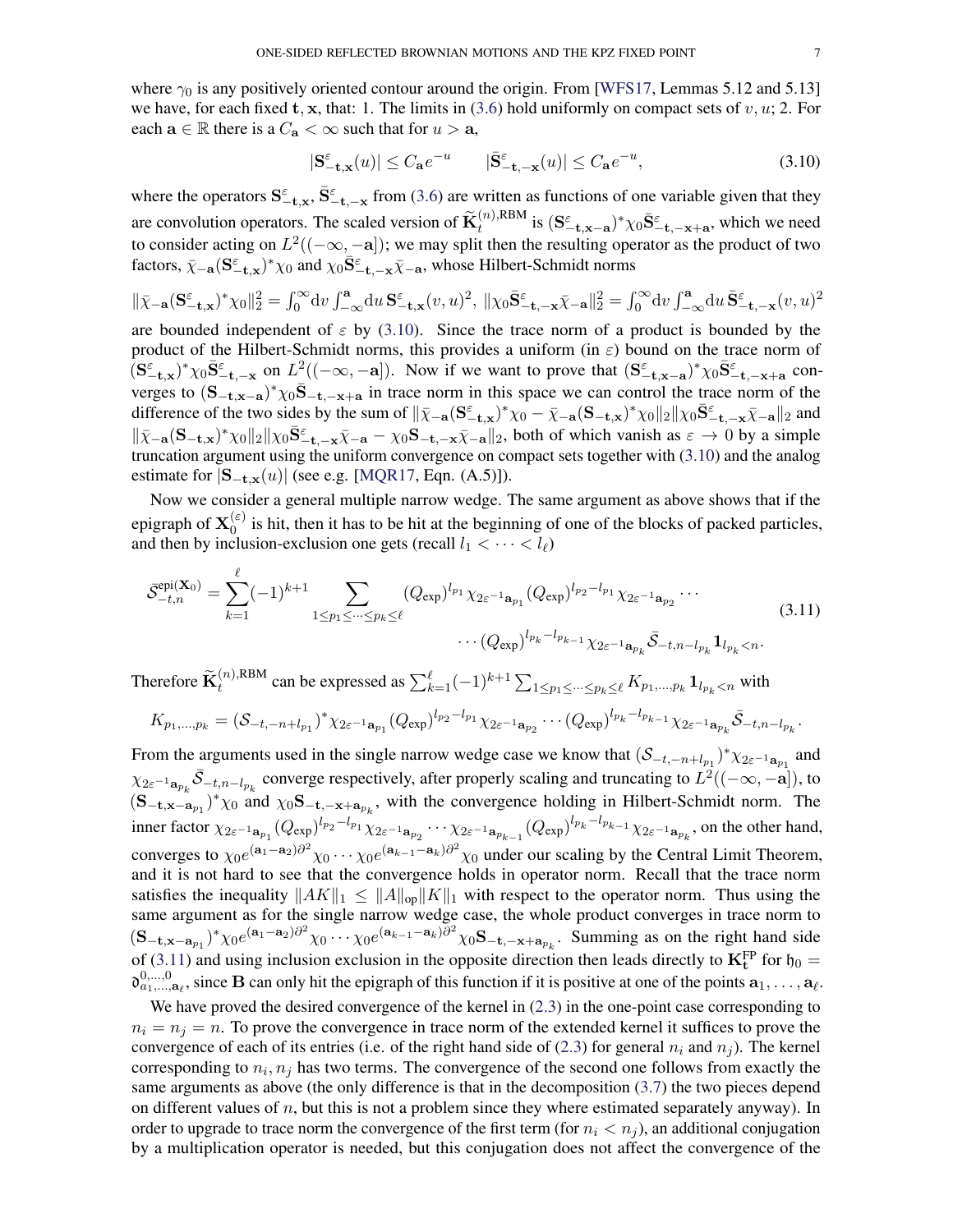other term; the argument is essentially the same as in [\[MQR17\]](#page-13-0) (see Rem. B.5 there), where the same conjugation is employed in the proof of the convergence of the TASEP kernels.  $\Box$ 

# 4. FROM RBM TO THE AIRY SHEET VARIATIONAL FORMULA

<span id="page-7-2"></span>By coupling copies of TASEP starting with different initial conditions, and using compactness, the *Airy sheet*

<span id="page-7-0"></span>
$$
\mathcal{A}(\mathbf{x}, \mathbf{y}) = \mathfrak{h}(1, \mathbf{y}; \mathfrak{d}_\mathbf{x}) + (\mathbf{x} - \mathbf{y})^2
$$

is defined in [\[MQR17\]](#page-13-0) as a two parameter process, where we have started the KPZ fixed point with the UC function  $\mathfrak{d}_{\mathbf{x}}(\mathbf{x}) = 0$ ,  $\mathfrak{d}_{\mathbf{x}}(\mathbf{u}) = -\infty$  for  $\mathbf{u} \neq \mathbf{x}$ ; the *narrow wedge at* x. Applying the preservation of maximum property of the KPZ fixed point,  $\mathfrak{h}(\mathbf{t}, \mathbf{x}; \mathfrak{f}_1 \vee \mathfrak{f}_2) \stackrel{\text{dist}}{=} \mathfrak{h}(\mathbf{t}, \mathbf{x}; \mathfrak{f}_1) \vee \mathfrak{h}(\mathbf{t}, \mathbf{x}; \mathfrak{f}_2)$ , repeatedly to multiple narrow wedges and taking limits (see [\[MQR17,](#page-13-0) Sec. 4]) leads to the variational formula

$$
\mathfrak{h}(\mathbf{t}, \mathbf{x}; \mathfrak{h}_0) \stackrel{\text{dist}}{=} \sup_{\mathbf{y} \in \mathbb{R}} \left\{ \mathbf{t}^{1/3} \mathcal{A}(\mathbf{t}^{-2/3} \mathbf{x}, \mathbf{t}^{-2/3} \mathbf{y}) - \frac{1}{\mathbf{t}} (\mathbf{x} - \mathbf{y})^2 + \mathfrak{h}_0(\mathbf{y}) \right\}.
$$
 (4.1)

The equality is in distribution, as functions of x, for fixed t.

More generally, one can consider the *space-time Airy sheet* or *directed landscape* [\[CQR15;](#page-12-4) [DOV18\]](#page-12-0),

<span id="page-7-1"></span>
$$
\mathcal{A}(\mathbf{s}, \mathbf{x}, \mathbf{t}, \mathbf{y}) = \mathfrak{h}(\mathbf{t}, \mathbf{y}; \mathbf{s}, \mathfrak{d}_{\mathbf{x}}) + \frac{(\mathbf{x} - \mathbf{y})^2}{\mathbf{t} - \mathbf{s}},
$$

where  $\mathfrak{h}(\mathbf{t}, \mathbf{y}; \mathbf{s}, \bar{\mathfrak{h}})$  denotes the KPZ fixed point at time t starting at  $\bar{\mathfrak{h}}$  at time s. This gives, for any  $\mathbf{s} \geq 0$  and any  $\mathfrak{h} \in \mathbf{UC}$ ,

$$
\mathfrak{h}(\mathbf{t}, \mathbf{x}; \mathbf{s}, \bar{\mathfrak{h}}) \stackrel{\text{dist}}{=} \sup_{\mathbf{y} \in \mathbb{R}} \left\{ \mathcal{A}(\mathbf{s}, \mathbf{x}; \mathbf{t}, \mathbf{y}) - \frac{(\mathbf{x} - \mathbf{y})^2}{\mathbf{t} - \mathbf{s}} + \bar{\mathfrak{h}}(\mathbf{y}) \right\},\tag{4.2}
$$

with equality in distribution in the space of continuous functions of  $t \in [s, \infty)$  into UC (or, if one prefers, in the space of continuous functions of  $t \in (s, \infty)$  into Hölder  $\frac{1}{2}$  – functions.) The variational formula [\(4.2\)](#page-7-1) follows from [\(4.1\)](#page-7-0) by the Markov property and scaling invariance of the KPZ fixed point together with the semigroup property of the Airy sheet [\[MQR17,](#page-13-0) Thm. 4.18]: If  $\mathcal{A}^1$  and  $\mathcal{A}^2$  are independent copies and  $t_1 + t_2 = t$  are all positive, then for  $\hat{A}^i(x, y) = A^i(x, y) - (x - y)^2$  one has  $\sup_{\mathbf{z}} \left\{ \mathbf{t}_{1}^{1/3} \hat{\mathcal{A}}^{1} (\mathbf{t}_{1}^{-2/3} \mathbf{x}, \mathbf{t}_{1}^{-2/3} \right.$  $\mathbf{t}_1^{-2/3}\mathbf{z}) + \mathbf{t}_2^{1/3} \hat{\mathcal{A}}^2 (\mathbf{t}_2^{-2/3})$  $\left\{ \frac{-2/3}{2}, \frac{t^{-2/3}}{2}y \right\} \stackrel{\text{dist}}{=} t^{1/3} \hat{\mathcal{A}}^1(t^{-2/3}x, t^{-2/3}y)$  (this is called *metric composition* in [\[DOV18\]](#page-12-0)).

The disadvantage of resorting to compactness arguments is that they cannot tell one that the limiting object is defined uniquely and all one can conclude is that the variational expressions [\(4.1\)](#page-7-0) and [\(4.2\)](#page-7-1) hold for any limit point. In [\[DOV18\]](#page-12-0) this is overcome by showing that the sheet is a (non-explicit) functional of the Airy line ensemble [\[CH14\]](#page-12-5). Since the Airy line ensemble is defined uniquely as a determinantal point process, the uniqueness of the Airy sheet follows as a consequence. We stress that, at this stage, nothing ensures that the Airy sheets coming from the two constructions in [\[MQR17\]](#page-13-0) and [\[DOV18\]](#page-12-0) are the same object. The equality, however, will be a consequence of our main result, Cor. [4.2.](#page-8-0)

The following result follows from the construction of the Airy sheet in [\[DOV18\]](#page-12-0) together with the relation between RBMs and Brownian last passage percolation.

<span id="page-7-3"></span>**Proposition 4.1.** *In the setting of Thm.* [3.1,](#page-4-0) assume now that  $-\mathfrak{X}_0^{(\varepsilon)}$  $\mathfrak{h}_0^{(\varepsilon)}(\mathbf{x}) \longrightarrow \mathfrak{h}_0(\mathbf{x})$  for some finitely  $supported$   $\mathfrak{h}_0 \in \mathbb{U}$ *C*, meaning that  $\mathfrak{h}_0(\mathbf{x}) = -\infty$  *for* x *outside some finite interval. Then for each*  $t > 0$ ,

<span id="page-7-4"></span>
$$
-\mathfrak{X}_{\mathbf{t}}^{(\varepsilon)}(\mathbf{x}) \xrightarrow[\varepsilon \to 0]{} \sup_{\mathbf{y} \in \mathbb{R}} \left\{ \mathcal{A}(0, \mathbf{x}; \mathbf{t}, \mathbf{y}) - \frac{(\mathbf{x} - \mathbf{y})^2}{\mathbf{t}} + \mathfrak{h}_0(\mathbf{y}) \right\}
$$
(4.3)

*in distribution (locally) in* UC, where  $A(s, x; t, y)$  *stands for the the Airy sheet constructed in [\[DOV18\]](#page-12-0).* 

*Proof.* Thanks to the 1:2:3 scaling invariance of the KPZ fixed point, we may assume without loss of generality that  $t = 1$ . Additionally, by spatial invariance we may assume without loss of generality that the support of  $\mathfrak{h}_0$  is contained in  $(-\infty, 0]$ , so that we can work in the setting of RBM with a first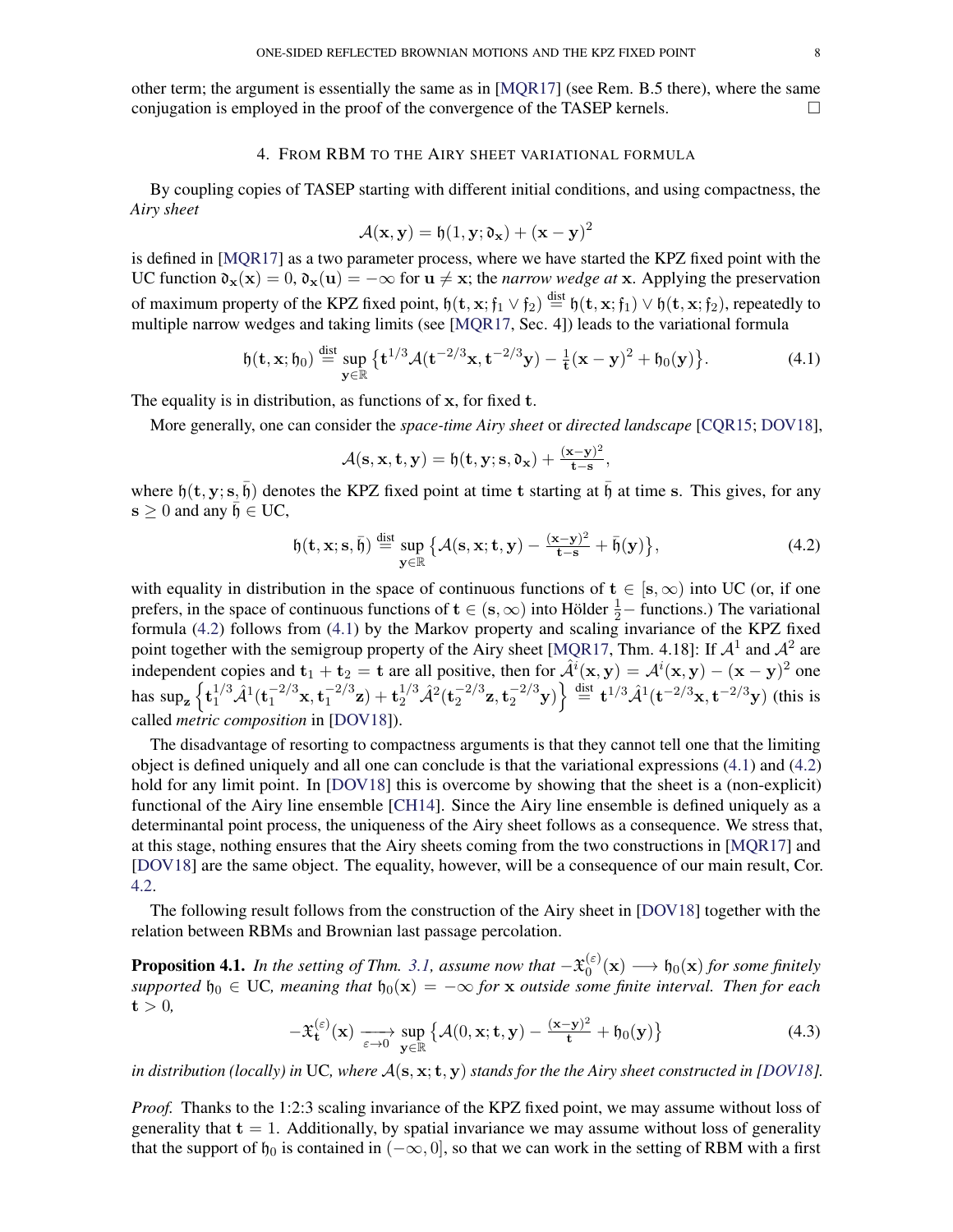particle  $\mathbf{X}_t(1)$  as in the previous section. Consider the scaling  $t = \varepsilon^{-3/2}$ ,  $n = \varepsilon^{-3/2} - 2\varepsilon^{-1}\mathbf{x}$ , so that  $\mathfrak{X}_1^{(\varepsilon)}$  $\mathbf{X}^{(\varepsilon)}_1(\mathbf{x}) = \varepsilon^{1/2} \big( \mathbf{X}^{(\varepsilon)}_t$  $t_t^{(\varepsilon)}(n) - t - n$  and [\(1.1\)](#page-0-0) yield

$$
-\mathfrak{X}_1^{(\varepsilon)}(\mathbf{x}) = \max_{1 \leq \ell \leq n} \left\{ \varepsilon^{1/2} \left( -\mathbf{X}_0^{(\varepsilon)}(\ell) + \ell \right) + \varepsilon^{1/2} \left( G[(0,\ell) \to (t,n)] + t + (n-\ell) \right) \right\}.
$$

Changing variables  $\ell \mapsto -2\varepsilon^{-1}y$ , and in view of [\(3.4\)](#page-4-1), this becomes

$$
\max_{\mathbf{y}\in[\mathbf{x}-\frac{1}{2}\varepsilon^{-1/2},\frac{1}{2}\varepsilon]}\Big\{-\mathfrak{X}_{0}^{(\varepsilon)}(-2\mathbf{y})+\varepsilon^{1/2}G[(0,-2\varepsilon^{-1}\mathbf{y})\to(\varepsilon^{-3/2},\varepsilon^{-3/2}-2\varepsilon^{-1}\mathbf{x})] +2\varepsilon^{-1}-2\varepsilon^{-1/2}(\mathbf{x}-\mathbf{y})\Big\}.
$$

 $\mathfrak{X}_0^{(\varepsilon)}$  $\phi_0^{(\varepsilon)}(-2y)$  converges in distribution, locally in UC, to  $-\mathfrak{h}_0(y)$ , and since  $\mathfrak{h}_0(y) = -\infty$  for y outside some finite interval [a, b], then as  $\varepsilon \to 0$  we obtain the same thing by optimising over the set  $[\mathbf{a}-1, \mathbf{b}+1]$ . Let  $\mathbf{s} = -2\varepsilon^{1/2}\mathbf{y}$  and  $\mathbf{s}' = 1 - 2\varepsilon^{1/2}\mathbf{x}$ , to get

$$
\max_{\mathbf{y}\in[\mathbf{a}-1,\mathbf{b}+1]}\Big\{-\mathfrak{X}_{0}^{(\varepsilon)}(-2\mathbf{y})+\varepsilon^{1/2}G[(\varepsilon^{-3/2}\mathbf{s}+2\varepsilon^{-1}\mathbf{y},\varepsilon^{-3/2}\mathbf{s})\to(\varepsilon^{-3/2}\mathbf{s}'+2\varepsilon^{-1}\mathbf{x},\varepsilon^{-3/2}\mathbf{s}')]+\,2\varepsilon^{-1}-2\varepsilon^{-1/2}(\mathbf{x}-\mathbf{y})\Big\}.
$$

The variables s, s', y vary over a compact set as  $\varepsilon \to 0$ , so assuming that x also does, using the uniformity of the convergence in [\[DOV18,](#page-12-0) Thm. 1.5], we deduce [\(4.3\)](#page-7-4) in distribution, locally in UC.

We can now fill in the gap between [\[DOV18\]](#page-12-0) and [\[MQR17\]](#page-13-0) that results from the limiting objects in [\[MQR17\]](#page-13-0) having been defined as limits from TASEP and those in [\[DOV18\]](#page-12-0) having been derived from BLPP. Since the KPZ fixed point is defined through its transition probabilities, there is no ambiguity in its definition. So Prop. [3.2](#page-5-3) shows that the right hand side of [\(4.3\)](#page-7-4) is given by the KPZ fixed point  $h(t, x; h_0)$  for multiple narrow wedge data (defined before Prop. [3.2\)](#page-5-3). Since such data are dense in UC, and both sides of [\(4.2\)](#page-7-1) are continuous on UC, we have that (4.2) holds for all  $\mathfrak{h}_0 \in \mathbb{U}C$ . At the same time, a second group [\[DNV+\]](#page-12-2) are filling the gap from the other side, proving that the result in [\[DOV18\]](#page-12-0) can also be obtained from exponential last passage percolation, which is in variational duality with TASEP. Since the Airy sheet is obtained as the same functional of the Airy line ensemble, which is unique, again there is no ambigiuty, and TASEP converges to the unique Airy sheet of [\[DOV18\]](#page-12-0). Either route leads to the main result:

<span id="page-8-0"></span>Corollary 4.2. *The KPZ fixed point Markov process constructed in [\[MQR17\]](#page-13-0) and the (unique) Airy sheet/directed landscape constructed in [\[DOV18\]](#page-12-0) are related by the variational formula* [\(4.2\)](#page-7-1)*.*

### 5. FROM TASEP TO RBM

<span id="page-8-1"></span>5.1. **Biorthogonal ensemble for RBM.** Recall [\(2.1\)](#page-2-5) the operator  $\partial^{-1} f(x) = \int_{-\infty}^{x} dy f(y)$ , the notation being consistent with the fact that, when restricted to a suitable domain,  $\partial^{-1}$  is the inverse of the derivative operator  $\partial$ . Recall also that  $\partial^{-1}$  can be regarded as an integral operator with integral kernel  $\partial^{-1}(x,y) = \mathbf{1}_{x>y}$ ; more generally, it is easy to check that  $\partial^{-m} := (\partial^{-1})^m$  has integral kernel

$$
\partial^{-m}(x,y) = \frac{(x-y)^{m-1}}{(m-1)!} \mathbf{1}_{x>y}.
$$

The next result can be derived by following the biorthogonalization approach introduced in [\[Sas05;](#page-13-17) [Bor+07\]](#page-12-7) for TASEP in the case of RBM (based on the explicit. The proof is also contained implicitly in the proof of [\[FSW15,](#page-13-18) Prop. 4.2], see also [\[WFS17,](#page-13-5) Lem. 3.5]. Or it can alternately be derived by taking the low density limit of the result for TASEP from [\[Sas05;](#page-13-17) [Bor+07\]](#page-12-7).

<span id="page-8-2"></span>**Theorem 5.1.** *Consider RBM with initial condition*  $\{X_0(i)\}_{i=1}^{\infty}$ *. For any indices*  $1 \leq n_1 < n_2$ ...  $\lt n_m$ , any locations  $a_1, \ldots, a_m \in \mathbb{R}$  and any  $t > 0$ ,

$$
\mathbb{P}\big(\mathbf{X}_t(n_j)>a_j, j=1,\ldots,m\big)=\det\bigl(\mathbf{I}-\bar{\chi}_a\mathbf{K}^{\text{RBM}}_t\bar{\chi}_a\bigr)_{L^2(\{n_1,...,n_m\}\times\mathbb{R})}
$$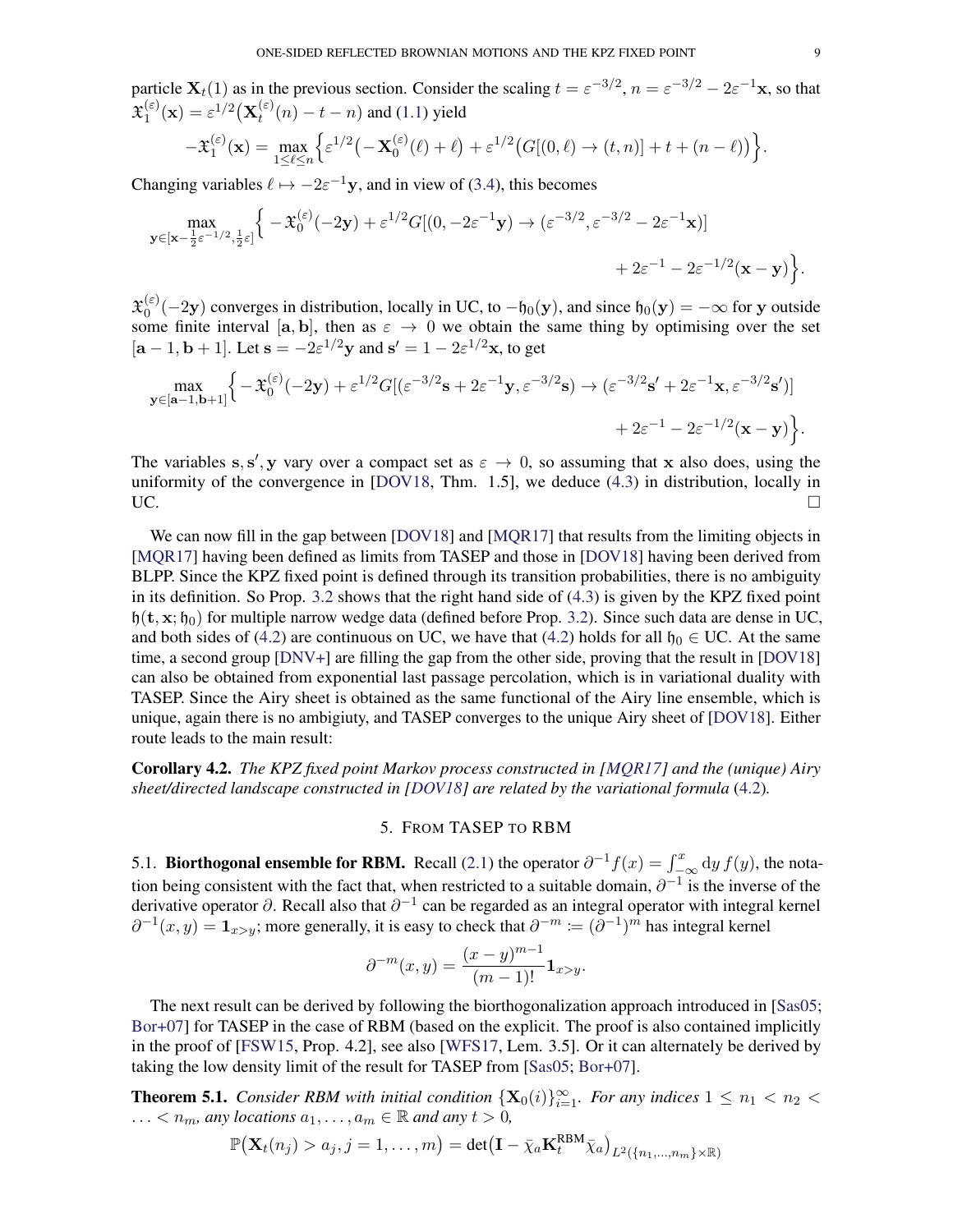*with*

$$
\mathbf{K}_{t}^{\text{RBM}}(n_{i}, x_{i}; n_{j}, x_{j}) = -\partial^{-(n_{j}-n_{i})}(x_{i}, x_{j})\mathbf{1}_{n_{i} < n_{j}} + \sum_{k=1}^{n_{j}} \Psi_{n_{i}-k}^{n_{i}}(x_{i})\Phi_{n_{j}-k}^{n_{j}}(x_{j}),
$$

*where*

$$
\mathbf{\Psi}_k^n = \partial^k e^{\frac{1}{2}t\partial^2} \delta_{\mathbf{X}_0(n-k)}
$$

for  $k < n$  and the functions  $\mathbf{\Phi}_k^n$  are defined implicity by:

- <span id="page-9-1"></span>(1) *The biorthogonality relation*  $\langle \Psi_k^n, \Phi_\ell^n \rangle_{L^2(\mathbb{R})} = \mathbf{1}_{k=\ell}$ ;
- <span id="page-9-2"></span>(2)  $\mathbf{\Phi}_k^n(x)$  *is a polynomial of degree at most*  $n-1$  *in x for each k.*

**Remark 5.2.** Using [\(2.5\)](#page-2-4) we have that  $\Psi_k^n(x) = (-1)^k t^{k/2} h_k(t, x - X_0(n-k)) w_t(x - X_0(n-k))$ **NEMART S.2.** Using (2.3) we have that  $\Psi_k(x) = (-1)^n t^{n-k} h_k(x, x - X_0(n - k)) w_t(x - X_0(n - k))$ <br>with  $h_k(t, \cdot)$  the scaled Hermite polynomials  $h_k(t, x) = H_k(x/\sqrt{t})$ , which are orthogonal with respect to the Gaussian weight  $w_t(x) = (2\pi t)^{-1/2} e^{-\frac{1}{2t}x^2}$ . Hence (ignoring the prefactor  $(-1)^k t^{k/2}$ ) the problem of finding the  $\mathbf{\Phi}_k^n$ 's can be rephrased as follows:

For fixed  $n > 0$ , and given a family of *shifted Hermite functions*  $(f_k)_{k=0,\dots,n-1}$ ,  $f_k(x) = h_k(t, x - \mathbf{X}_0(n-k))w_t(x - \mathbf{X}_0(n-k))$ , find a family of polynomials  $(g_k)_{k=0,\ldots,n-1}$ , with  $g_k$  of degree k, which is biorthogonal to  $(f_k)_{k=0,\ldots,n-1}$ .

The challenge in such problems is to actually find the biorthogonal functions  $\Phi_k^n$  in a form which is useful. Our strategy here is to compute them formally as a limit of the corresponding biorthogonal functions found for TASEP in [\[MQR17\]](#page-13-0) and then simply check that the result satisfies [\(1\)](#page-9-1) and [\(2\)](#page-9-2) above.

5.2. TASEP. N-particle TASEP was solved by Schütz [\[Sch97\]](#page-13-19) using the coordinate Bethe ansatz, which leads to a formula for the transition probabilities given as the determinant of an explicit  $N \times N$ matrix (an analogous formula can be written for RBM, see [\[War07,](#page-13-3) Prop. 8], and is the starting point in the derivation of Thm. [5.1\)](#page-8-2). However, and as in Thm. [5.1,](#page-8-2) one is usually interested in studying m-point distributions of the process for arbitrary  $m \leq N$ , and moreover in obtaining formulas which are suitable for taking  $N \to \infty$ . [\[Sas05;](#page-13-17) [Bor+07\]](#page-12-7) realized that this can be achieved by rewriting Schütz's formula in terms of a (signed) determinantal point process on a space of Gelfand-Tsetlin patterns and employing the Eynard-Mehta technology [\[EM98\]](#page-13-20) to derive a Fredholm determinant formula for the m-point distributions. The result is precisely the TASEP version of Thm. [5.1,](#page-8-2) but we will not need to state it explicitly. Instead, we will state a version of this result which follows from [\[MQR17\]](#page-13-0), where the biorthogonalization is performed explicitly.

In order to state the result we need to introduce some additional notation. Define kernels

$$
Q(x,y) = \mathbf{1}_{x>y}
$$
,  $Q^{-1}(x,y) = \mathbf{1}_{x=y-1} - \mathbf{1}_{x=y}$ .

They can be regarded as operators acting on suitable functions  $f : \mathbb{Z} \longrightarrow \mathbb{R}$ , so for example  $Qf(x) =$  $\sum_{y \leq x} f(y)$ ,  $Q^{-1}f(x) = \overline{\nabla} + f(x) := f(x+1) - f(x)$ . Next we consider the kernel

<span id="page-9-0"></span>
$$
e^{-t\nabla^{-}}(x,y) = e^{-t} \frac{t^{x-y}}{(x-y)!} \mathbf{1}_{x \ge y}
$$

with  $\nabla^- f(x) = f(x) - f(x-1)$ .  $(e^{-t\nabla^-})_{t\geq 0}$  is the semigroup of a Poisson process with jumps to the left at rate 1; this formula is actually valid for all  $t \in \mathbb{R}$  and it defines the whole group of operators  $(e^{-t\nabla^-})_{t\in\mathbb{R}}$  (so, in particular  $e^{-t\nabla^-}$  is invertible, with inverse  $e^{t\nabla^-}$ ).

Theorem 5.3 ([\[Bor+07,](#page-12-7) Lem. 3.4], [\[MQR17,](#page-13-0) Thm. 2.2]). *Suppose that TASEP starts with particles*  $X_0(1) > X_0(2) > \cdots$  and let  $1 \le n_1 < n_2 < \cdots < n_m$ . Then, for  $t > 0$ ,

$$
\mathbb{P}(X_t(n_j) > a_j, \ j = 1, \dots, m) = \det(\mathbf{I} - \bar{\chi}_a K_t^{\text{TSP}} \bar{\chi}_a)_{\ell^2(\{n_1, \dots, n_m\} \times \mathbb{Z})}
$$

*with*

$$
K_t^{\text{TSP}}(n_i, x_i; n_j, x_j) = -Q^{n_j - n_i}(x_i, x_j) \mathbf{1}_{n_i < n_j} + \sum_{k=1}^{n_j} \Psi_{n_i - k}^{n_i}(x_i) \Phi_{n_j - k}^{n_j}(x_j),\tag{5.1}
$$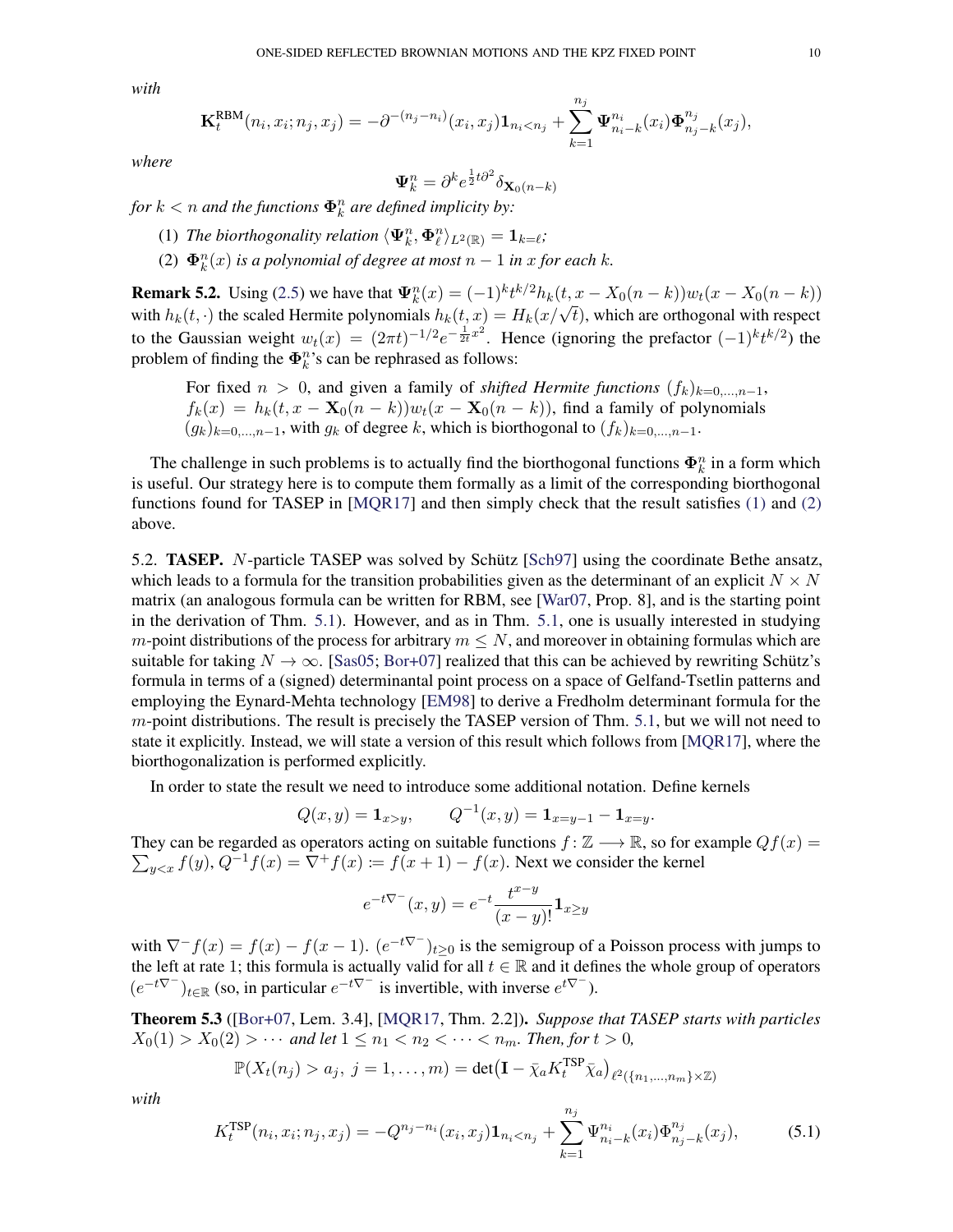*where, for*  $k < n$ *,* 

$$
\Psi_k^n(x) = e^{-t\nabla^-} Q^{-k} \delta_{X_0(n-k)}(x) = \frac{1}{2\pi i} \oint_{\Gamma_0} dw \, \frac{(1-w)^k}{w^{x+k+1-X_0(n-k)}} e^{t(w-1)} \tag{5.2}
$$

*with*  $\Gamma_0$  *any positively oriented simple loop including the pole at*  $w = 0$  *but not the one at*  $w = 1$ *, and* where the functions  $\Phi_k^n(x)$ ,  $k = 0, \ldots, n - 1$ , are given by  $\Phi_k^n(x) = (e^{t\nabla^-})^* h_k^n(0, \cdot)(x)$  with  $h_k^n(\ell, \cdot)$ :  $\mathbb{Z} \longrightarrow \mathbb{R}$  defined recursively through  $h_k^n(k, z) = 1, z \in \mathbb{Z}$ , and, for  $\ell < k$ ,  $h_k^n(\ell, X_0(n - \ell)) = 0$ , and

<span id="page-10-1"></span><span id="page-10-0"></span>
$$
h_k^n(\ell, z) = \sum_{y=x}^{X_0(n-\ell)} h_k^n(\ell+1, y)
$$
\n(5.3)

*where, as usual,*  $\sum_{y=x}^{z} h(y) = -\sum_{y=z}^{x} h(y)$  *if*  $x > z$ *.* 

Remark 5.4. We have stated the last result in a slightly different way than (but equivalent to) [\[MQR17\]](#page-13-0). First, while in that paper the TASEP kernels were conjugated by  $2<sup>x</sup>$  in order to connect them directly to certain probabilistic objects (basically a random walk with  $Geom[\frac{1}{2}]$  $\frac{1}{2}$  steps), here we will omit that conjugation; this will allow us to state formulas in terms of slightly simpler kernels which are available in the continuous space setting of RBM. Second, the TASEP biorthogonal functions  $\Phi_k^n$ , which solve a discrete space version of [\(1\)](#page-9-1) and [\(2\)](#page-9-2) of Thm. [5.1,](#page-8-2) were expressed in [\[MQR17\]](#page-13-0) in terms of the solution of an initial–boundary value problem for a discrete backwards heat equation, while here we write down this solution explicitly; this allows us to compute the limiting  $\Phi_k^n$ 's very easily.

5.3. Brownian scaling limit of the TASEP biorthogonal functions. We compute now the limit of the TASEP formulas under the scaling [\(1.2\)](#page-1-0). The limits can be proved rigorously but since we don't need it, we will just state them and explain how they arise (see comments just after Thm. [5.1.](#page-8-2))

Since Q is a discrete integration operator, it is not surprising that after scaling it converges to  $\partial^{-1}$ . In fact, we have for any  $t \in \mathbb{R}$  and  $m \in \mathbb{Z}_{\geq 0}$  that

$$
\kappa^{-(m-1)/2}Q^m(\sqrt{\kappa}x + \kappa t, \sqrt{\kappa}y + \kappa t) \xrightarrow[\kappa \to \infty]{} \partial^{-m}(x, y),
$$

as can be checked for instance by using the explicit formula  $Q^m(x, y) = \binom{x-y-1}{m-1}$  $\binom{-y-1}{m-1}$   $\mathbf{1}_{x\geq y+m}$ . The limit can be extended suitably to all  $m \le 0$  to get that, after scaling,  $Q^{-m}$  converges to  $\partial^m$ . Consider next the Poisson semigroup  $(e^{-t\nabla^-})_{t\geq 0}$ . We are interested in the scaling  $\sqrt{\kappa}e^{-\kappa t\nabla^-}(\sqrt{\kappa}x, \sqrt{\kappa}y + \kappa t)$ , which is simply  $\sqrt{\kappa}$  times the probability that a Poisson random variable with parameter  $\kappa t$  equals  $\sqrt{\kappa}(y-x) + \kappa t$ . By the Central Limit Theorem,

$$
\sqrt{\kappa}e^{-\kappa t\nabla^{-}}(\sqrt{\kappa}x,\sqrt{\kappa}y+\kappa t)\xrightarrow[\kappa\to\infty]{}e^{\frac{1}{2}t\partial^{2}}(x,y).
$$
\n(5.4)

Combining the above two facts leads directly to the following: For  $k < n$ , and replacing t by  $\kappa t$  and Combining the above two racts reads direct<br>taking  $X_0(n-k) = \sqrt{\kappa} \mathbf{X}_0(n-k)$  in [\(5.2\)](#page-10-0),

$$
\kappa^{k/2+1} \Psi_k^n(\sqrt{\kappa}x + \kappa t) \xrightarrow[\kappa \to \infty]{} \partial^k e^{\frac{1}{2}t \partial^2} \delta_{\mathbf{X}_0(n-k)}(x) = \Psi_k^n(x).
$$

We turn now to the  $\Phi_k^n$ 's. For the functions  $h_k^n$  which are used to construct them (see [\(5.3\)](#page-10-1)) we have

<span id="page-10-4"></span><span id="page-10-3"></span><span id="page-10-2"></span>
$$
\kappa^{-(k-\ell)/2} h_k^n(\ell, \sqrt{\kappa}x) \xrightarrow[\kappa \to \infty]{} \mathbf{h}_k^n(\ell, x) \tag{5.5}
$$

where  $\mathbf{h}_k^n(\ell, x)$  is given by  $\mathbf{h}_k^n(k, z) = 1$  and

$$
\mathbf{h}_k^n(\ell, z) = \int_x^{X_0(n-\ell)} \mathrm{d}y \,\mathbf{h}_k^n(\ell+1, y) \quad \text{for } \ell < k. \tag{5.6}
$$

Each  $h_k^n(\ell, \cdot)$  is a polynomial of degree  $k-\ell$ . We want to use [\(5.5\)](#page-10-2) to write a limit for  $\Phi_k^n$ . This function is defined by applying  $e^{t\nabla^-}$  to  $h_k^n(0, \cdot)$ , and from [\(5.4\)](#page-10-3) we have, formally, that under the scaling we are interested in,  $e^{t\nabla^-}$  should converge to  $e^{-\frac{1}{2}t\partial^2}$ . Hence

$$
\kappa^{-(k/2+1)} \Phi_k^n(\sqrt{\kappa}x + \kappa t) \xrightarrow[\kappa \to \infty]{} e^{-\frac{1}{2}t\partial^2} \mathbf{h}_k^n(0, \cdot).
$$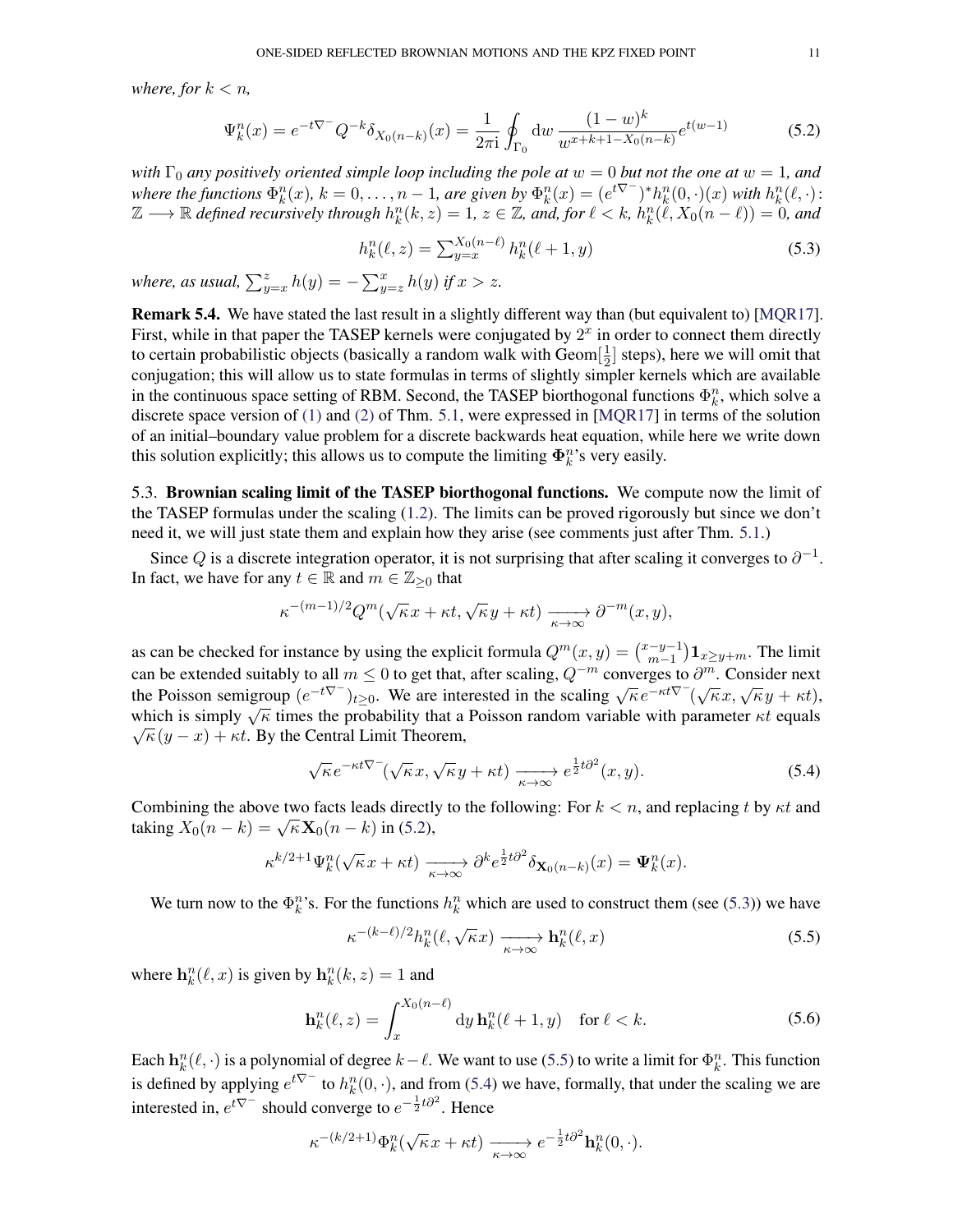<span id="page-11-1"></span>Remark 5.5. The backwards heat kernel appearing above does not make sense in general, but in this setting it is applied to the polynomial  $h_k^n(0, \cdot)$ , in which case its action can be defined by expanding it as a (finite) power series. Furthermore, one can check that the group property  $e^{s\partial^2}e^{t\partial^2}p = e^{(s+t)\partial^2}p$ holds for any  $s, t \in \mathbb{R}$  and any polynomial p.

The preceeding computations suggest the following result, which we prove directly. It is worth noting how simple the proofs are using this method once one has the candidate biorthogonal functions.

<span id="page-11-2"></span>**Proposition 5.6.** The functions  $\mathbf{\Phi}_k^n$  defined through [\(1\)](#page-9-1) and [\(2\)](#page-9-2) of Thm. [5.1](#page-8-2) are given explicitly by

$$
\mathbf{\Phi}_k^n = e^{-\frac{1}{2}t\partial^2} \mathbf{h}_k^n(0, \cdot).
$$

*Proof.* The fact that  $\Phi_k^n$  is a polynomial of degree at most  $n-1$  follows from the above discussion and the same fact for  $\mathbf{h}_k^n(0, \cdot)$ . For the biorthogonality, we note first that by [\(5.6\)](#page-10-4) we have the simple identity  $\partial^k \mathbf{h}_\ell^n(0, X_0(n-k)) = (-1)^k \mathbf{1}_{k=\ell}$ . Using this and the comment made in Rem. [5.5](#page-11-1) we compute

$$
\langle \mathbf{\Psi}_k^n, \mathbf{\Phi}_\ell^n \rangle_{L^2(\mathbb{R})} = \langle \partial^k e^{\frac{1}{2}t \partial^2} \delta_{\mathbf{X}_0(n-k)}, e^{-\frac{1}{2}t \partial^2} \mathbf{h}_\ell^n(0, \cdot) \rangle_{L^2(\mathbb{R})}
$$
  
= 
$$
\langle \partial^k \delta_{\mathbf{X}_0(n-k)}, \mathbf{h}_\ell^n(0, \cdot) \rangle_{L^2(\mathbb{R})} = (-1)^k \partial^k \mathbf{h}_\ell^n(0, \mathbf{X}_0(n-k)) = \mathbf{1}_{k=\ell}
$$

as desired, where we have used the formula  $\langle \delta_{x_0}^{(k)}, f \rangle_{L^2(\mathbb{R})} = (-1)^k f^{(k)}(x_0)$  for  $\delta_{x_0}^{(k)}$  the k-th distributional derivative of  $\delta_{x_0}$ . .

5.4. **Representation as hitting probabilities.** The next step is to represent  $\mathbf{K}^{\text{RBM}}_t$  in terms of hitting times, thus producing a formula which is nicely set up for the 1:2:3 KPZ scaling limit.

Let  $(B_k^*)_{k\geq 0}$  denote a random walk with Exp[1] steps to the right; its transition matrix is  $Q_{\text{exp}}^*$  with  $Q_{\text{exp}}(x, y) = e^{y-x} \partial^{-1}(x, y)$  the transition matrix of the walk  $B_k$  introduced earlier. We claim that below the "curve"  $(\mathbf{X}_0(n-\ell))_{\ell=0,\dots,n-1}$  defined by the initial data,  $\mathbf{h}_k^n(\ell,\cdot)$  can be represented as a hitting probability,

$$
\mathbf{h}_k^n(\ell, x) = e^{\mathbf{X}_0(n-k) - x} \mathbb{P}_{B_{\ell-1}^* = x} \left( \tau^{\ell, n} = k \right), \quad x < \mathbf{X}_0(n-\ell), \tag{5.7}
$$

with  $\tau^{\ell,n} = \min\{\ell \leq k \leq n, B_k^* \geq \mathbf{X}_0(n-k)\}\.$  This can be proved easily using [\(5.6\)](#page-10-4) and the formula  $\mathbb{P}_{B_{\ell-1}^*=z}(\tau^{\ell,n}=k)=\int_{z}^{\mathbf{X}_0(n-\ell)}\mathrm{d}y\,e^{-(y-z)}\mathbb{P}_{B_{\ell}^*=y}(\tau^{\ell,n}=k),$  valid for  $\ell < k.$  Next define

<span id="page-11-3"></span>
$$
G_{0,n}(x_1,x_2) = \sum_{k=0}^{n-1} \partial^{-(n-k)} \delta_{\mathbf{X}_0(n-k)}(x_1) \mathbf{h}_k^n(0,x_2),
$$

so that

$$
\mathbf{K}_{t}^{\text{RBM}}(n_{i}, \cdot; n_{j}, \cdot) = -\partial^{-(n_{j}-n_{i})} \mathbf{1}_{n_{i} < n_{j}} + \partial^{n_{i}-n_{j}} e^{\frac{1}{2}t\partial^{2}} G_{0,n_{j}} e^{-\frac{1}{2}t\partial^{2}};
$$
(5.8)

note that the backwards heat kernel acts on the second variable of  $G_{0,n_j}$ , which defines a polynomial, so the action is well defined as in Rem. [5.5.](#page-11-1)

Introduce the kernel

<span id="page-11-5"></span><span id="page-11-4"></span><span id="page-11-0"></span>
$$
\bar{\partial}^{(-m)}(x,y) = \frac{(x-y)^{m-1}}{(m-1)!},
$$
\n(5.9)

which may be thought of as an analytic extension of  $\partial^{-m}(x, y) = \frac{(x-y)^{m-1}}{(m-1)!} \mathbf{1}_{x>y}$ . Note that  $(\bar{\partial}^{(-m)})_{m \ge 0}$ is no longer a semigroup, but we do have  $\partial \bar{\partial}^{(-m)} = \bar{\partial}^{(-m+1)}$  for  $m > 1$  (however  $\partial \bar{\partial}^{(-1)} = 0$ ).

**Proposition 5.7.** *Let*  $(B_k)_{k>0}$  *be a random walk taking* Exp[1] *steps to the left and*  $\tau = \min\{k \geq 0:$  $B_k \geq \mathbf{X}_0(k+1)$ *}. For any*  $x_1, x_2$ *,* 

$$
G_{0,n}(x_1, x_2) = \mathbb{E}_{B_0 = x_1} \left[ e^{x_1 - B_\tau} \bar{\partial}^{(-n+\tau)}(B_\tau, x_2) \mathbf{1}_{\tau < n} \right]. \tag{5.10}
$$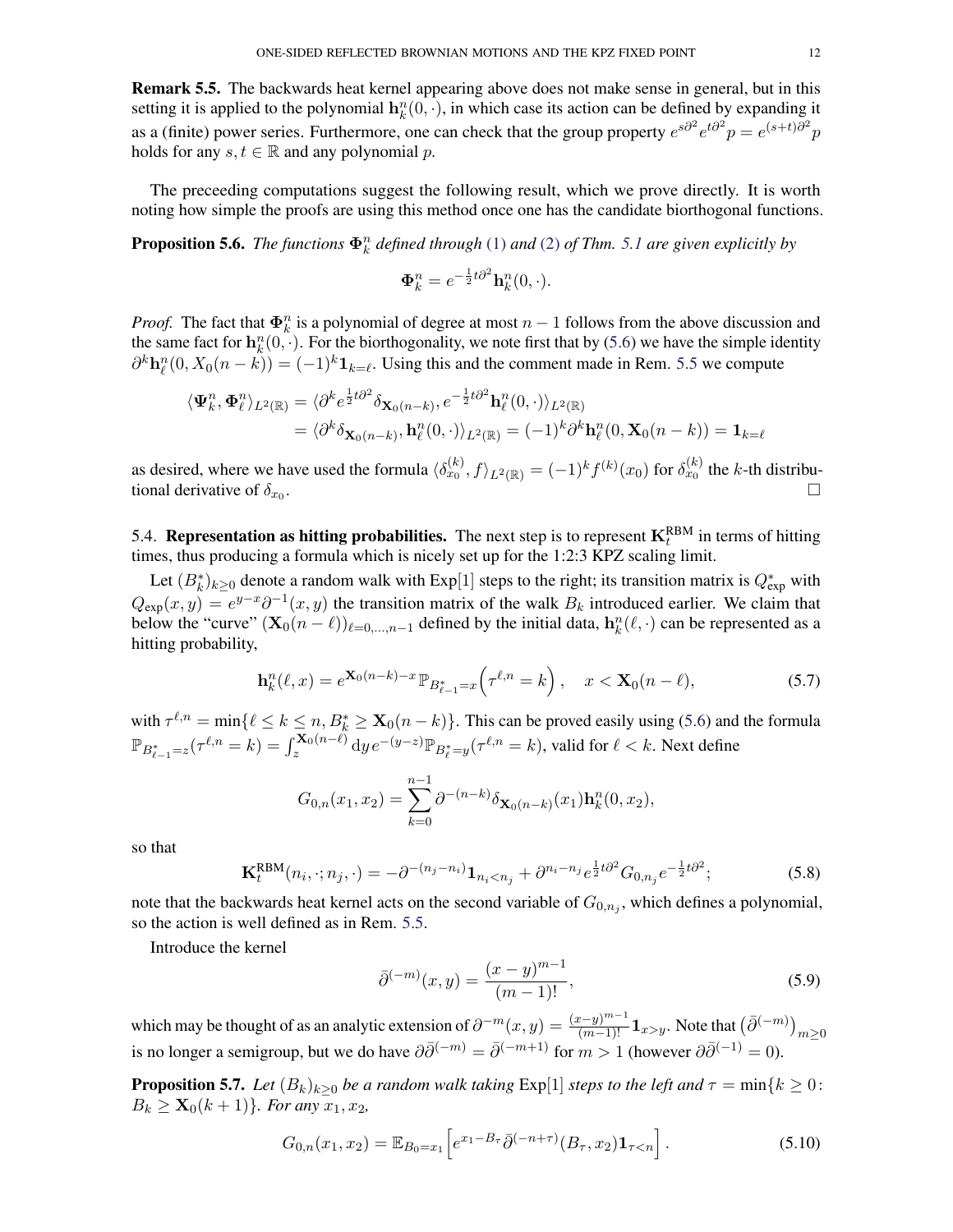*Proof.* We have  $G_{0,n}(x_1, x_2) = \sum_{k=0}^{n-1} \mathbb{P}_{B_{-1}^* = x_2}(\tau^{0,n} = k) \mathbb{P}_{B_0^* = \mathbf{X}_0(n-k)}(B_{n-k}^* = x_1)e^{x_1 - x_2}$  for  $x_2 < \mathbf{X}_0(n)$  by [\(5.7\)](#page-11-3) and the definition of  $B_k^*$ . On the other hand,  $\mathbb{P}_{B_0^*=\mathbf{X}_0(n-k)}(B_{n-k}^* = x_1)$  $\int_{\mathbf{X}_0(n-k)}^{\infty} d\eta e^{\mathbf{X}_0(n-k)-\eta} \mathbb{P}_{B_k^*=\eta}(B_{n-1}^* = x_1)$  while, by the memoryless property of the exponential,  $\mathbb{P}_{B_{-1}^* = x_2}(\tau^{0,n} = k, B_k^* \in d\eta) = \mathbb{P}_{B_{-1}^* = x_2}(\tau^{0,n} = k)e^{\mathbf{X}_0(n-k) - \eta}d\eta$  for  $\eta \ge \mathbf{X}_0(n-k)$ . Thus  $G_{0,n}(x_1,x_2)=e^{x_1-x_2}\mathbb{E}_{B_{-1}^* = x_2}\Big[(Q_{\text{exp}}^*)^{n-\tau^{0,n}}(B_{\tau^{0,n}}^*,x_1)\mathbf{1}_{\tau^{0,n} < n}\Big]$ 

Reversing the direction of the walk, the right hand side equals  $e^{x_1-x_2}\mathbb{E}_{B_0=x_1}[(Q_{exp})^{n-\tau}(B_{\tau},x_2)\mathbf{1}_{\tau\leq n}]=$  $\mathbb{E}_{B_0=x_1}\left[e^{x_1-B_\tau}\partial^{-n+\tau}(B_\tau,x_2)\mathbf{1}_{\tau\leq n}\right]$  with  $\tau$  as in the statement. This is valid for all  $x_2 < \mathbf{X}_0(n)$ , and for those we have  $B_{\tau} - x_2 > \mathbf{X}_0(n-\tau) - \mathbf{X}_0(n) \geq 0$ , which implies that the formula we just obtained coincides with the right hand side of [\(5.10\)](#page-11-4) (for such  $x_2$ ). But by definition we know that  $G_{0,n}(x_1, x_2)$ is a polynomial in  $x_2$ , and so is the right hand side of [\(5.10\)](#page-11-4). Since they coincide at infinitely many points, the result follows.  $\Box$ 

Using

$$
\partial^n e^{\frac{1}{2}t\partial^2}(x,y) = (-1)^n t^{-n/2} \frac{1}{\sqrt{2\pi t}} e^{-\frac{1}{2t}(x-y)^2} H_n(\frac{x-y}{\sqrt{t}}) = \psi_n(y-x) \qquad (n \ge 0),
$$
  

$$
\bar{\partial}^{(-n)} e^{-\frac{1}{2t}\partial^2}(x,y) = \frac{1}{(n-1)!} t^{(n-1)/2} H_{n-1}(\frac{x-y}{\sqrt{t}}) = \bar{\psi}_{n-1}(x-y) \qquad (n \ge 1)
$$

(the first one is [\(2.5\)](#page-2-4) while for the second one we have used  $e^{-\frac{1}{2t}\partial^2 x^n} = t^{n/2}H_n(\frac{x}{\sqrt{t}})$  and the fact that the parity of  $H_n$  matches that of n to turn  $(-1)^n H_n(x)$  into  $H_n(-x)$ ) we get from [\(5.8\)](#page-11-5) that

$$
\mathbf{K}_{t}^{\text{RBM}}(n, x_{i}; n, x_{j}) = -\partial^{-(n_{j}-n_{i})}(x_{i}, x_{j})\mathbf{1}_{n_{i} < n_{j}} + \int_{-\infty}^{\infty} d\eta \, \psi_{n_{i}}(t, \eta - x_{i}) \mathbb{E}_{B_{0}=\eta} \left[e^{\eta - B_{\tau}} \bar{\psi}_{n_{j}-\tau-1}(t, B_{\tau} - x_{j})\mathbf{1}_{\tau < n_{j}}\right],
$$

which yields Thm. [2.1](#page-2-0) as well as  $(2.3)$ .

Acknowledgements. MN and JQ were supported by the Natural Sciences and Engineering Research Council of Canada. DR was supported by Conicyt Basal-CMM Proyecto/Grant PAI AFB-170001, by Programa Iniciativa Científica Milenio grant number NC120062 through Nucleus Millenium Stochastic Models of Complex and Disordered Systems, and by Fondecyt Grant 120194.

## **REFERENCES**

- <span id="page-12-6"></span>[AGZ10] G. W. Anderson, A. Guionnet, and O. Zeitouni. *An introduction to random matrices*. Vol. 118. Cambridge Studies in Advanced Mathematics. Cambridge University Press, Cambridge, 2010, pp. xiv+492.
- <span id="page-12-1"></span>[AOW19] T. Assiotis, N. O'Connell, and J. Warren. Interlacing diffusions. In: *Séminaire de Probabilités L*. Ed. by C. Donati-Martin, A. Lejay, and A. Rouault. Cham: Springer International Publishing, 2019, pp. 301–380.
- <span id="page-12-3"></span>[Bar01] Y. Baryshnikov. GUEs and queues. *Probab. Theory Related Fields* 119.2 (2001), pp. 256– 274.
- <span id="page-12-7"></span>[Bor+07] A. Borodin, P. L. Ferrari, M. Prähofer, and T. Sasamoto. Fluctuation properties of the TASEP with periodic initial configuration. *J. Stat. Phys.* 129.5-6 (2007), pp. 1055–1080.
- <span id="page-12-5"></span>[CH14] I. Corwin and A. Hammond. Brownian Gibbs property for Airy line ensembles. *Invent. Math.* 195.2 (2014), pp. 441–508.
- <span id="page-12-4"></span>[CQR15] I. Corwin, J. Quastel, and D. Remenik. Renormalization fixed point of the KPZ universality class. *J. Stat. Phys.* 160.4 (2015), pp. 815–834.
- <span id="page-12-2"></span>[DNV+] D. Dauvergne, M. Nica, and B. Virág. *The scaling limit of the longest increasing subsequence*. In preparation. 2020+.
- <span id="page-12-0"></span>[DOV18] D. Dauvergne, J. Ortmann, and B. Virág. *The directed landscape*. 2018. arXiv: [1812.](https://arxiv.org/abs/1812.00309) [00309 \[math.PR\]](https://arxiv.org/abs/1812.00309).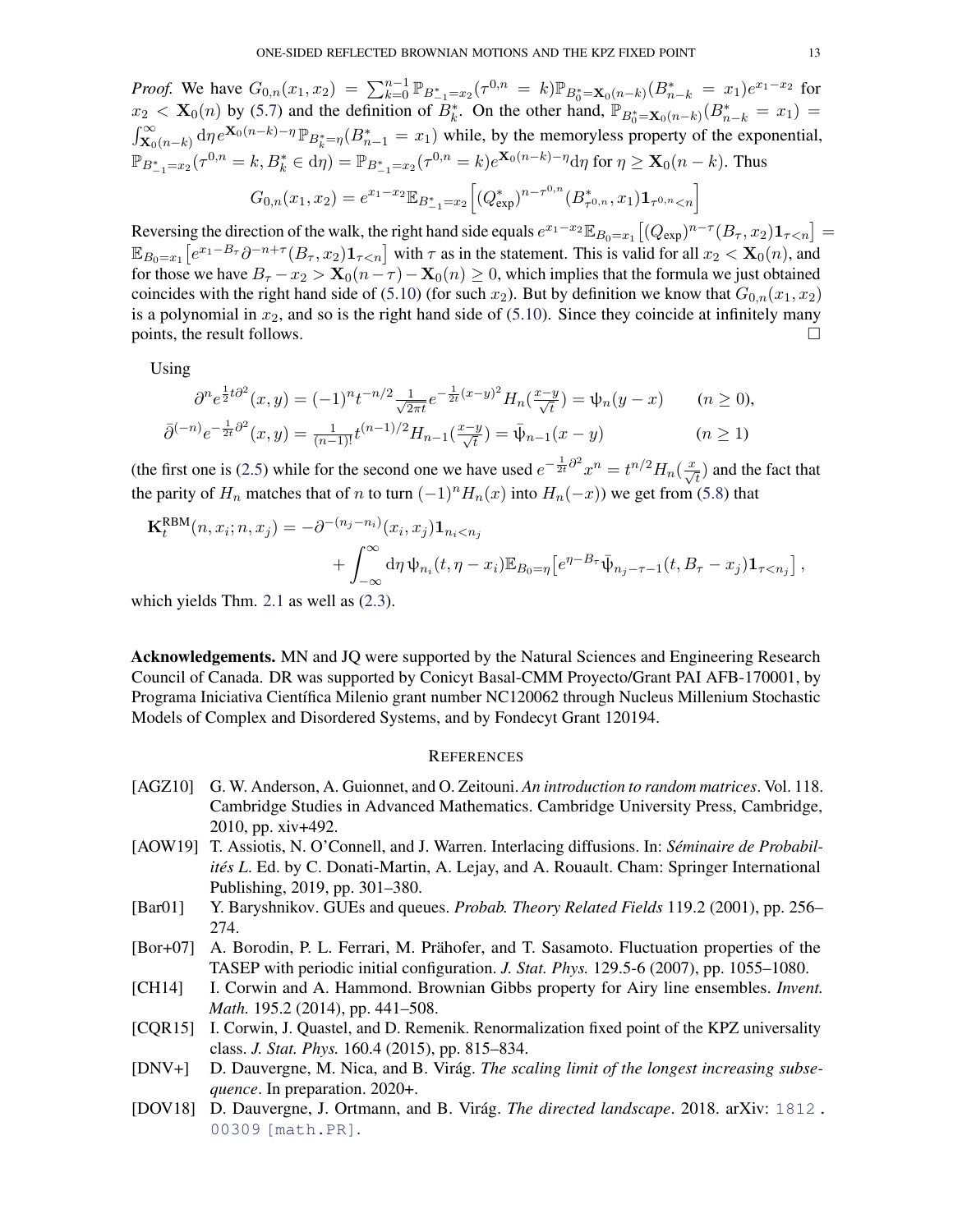- <span id="page-13-20"></span>[EM98] B. Eynard and M. L. Mehta. Matrices coupled in a chain. I. Eigenvalue correlations. *J. Phys. A* 31.19 (1998), pp. 4449–4456.
- <span id="page-13-18"></span>[FSW15] P. L. Ferrari, H. Spohn, and T. Weiss. Scaling limit for Brownian motions with one-sided collisions. *Ann. Appl. Probab.* 25.3 (2015), pp. 1349–1382.
- <span id="page-13-7"></span>[GW91] P. W. Glynn and W. Whitt. Departures from many queues in series. *Ann. Appl. Probab.* 1.4 (1991), pp. 546–572.
- <span id="page-13-4"></span>[GS15] V. Gorin and M. Shkolnikov. Limits of multilevel TASEP and similar processes. *Ann. Inst. Henri Poincaré Probab. Stat.* 51.1 (2015), pp. 18–27.
- <span id="page-13-11"></span>[GTW01] J. Gravner, C. A. Tracy, and H. Widom. Limit theorems for height fluctuations in a class of discrete space and time growth models. *J. Statist. Phys.* 102.5-6 (2001), pp. 1085–1132.
- <span id="page-13-6"></span>[Ham19] A. Hammond. A patchwork quilt sewn from Brownian fabric: regularity of polymer weight profiles in Brownian last passage percolation. *Forum Math. Pi* 7 (2019), e2, 69.
- <span id="page-13-10"></span>[Joh17] K. Johansson. Two time distribution in Brownian directed percolation. *Comm. Math. Phys.* 351.2 (2017), pp. 441–492.
- <span id="page-13-0"></span>[MQR17] K. Matetski, J. Quastel, and D. Remenik. *The KPZ fixed point*. To appear in *Acta Math.* 2017. arXiv: [1701.00018 \[math.PR\]](https://arxiv.org/abs/1701.00018).
- <span id="page-13-9"></span>[MQR+] K. Matetski, J. Quastel, and D. Remenik. *TASEP and generalizations: Method for exact solution*. In preparation. 2020+.
- <span id="page-13-13"></span>[MFQR+] G. Moreno Flores, J. Quastel, and D. Remenik. *Intermediate disorder limits for directed polymers with boundary conditions*. In preparation. 2020+.
- <span id="page-13-2"></span>[O'C03] N. O'Connell. A path-transformation for random walks and the Robinson-Schensted correspondence. *Trans. Amer. Math. Soc.* 355.9 (2003), pp. 3669–3697.
- <span id="page-13-1"></span>[OY01] N. O'Connell and M. Yor. Brownian analogues of Burke's theorem. *Stochastic Process*. *Appl.* 96.2 (2001), pp. 285–304.
- <span id="page-13-12"></span>[Qua11] J. Quastel. The Kardar-Parisi-Zhang equation. In: *Current developments in mathematics, 2011*. Int. Press, Somerville, MA, 2011.
- <span id="page-13-16"></span>[QR14] J. Quastel and D. Remenik. Airy processes and variational problems. In: *Topics in Percolative and Disordered Systems*. Ed. by A. Ramírez, G. Ben Arous, P. A. Ferrari, C. Newman, V. Sidoravicius, and M. E. Vares. Vol. 69. Springer Proceedings in Mathematics & Statistics. 2014, pp. 121–171.
- <span id="page-13-14"></span>[SV20] S. Sarkar and B. Virág. *Brownian absolute continuity of the KPZ fixed point with arbitrary initial condition*. 2020. arXiv: [2002.08496 \[math.PR\]](https://arxiv.org/abs/2002.08496).
- <span id="page-13-17"></span>[Sas05] T. Sasamoto. Spatial correlations of the 1D KPZ surface on a flat substrate. *Journal of Physics A: Mathematical and General* 38.33 (2005), p. L549.
- <span id="page-13-19"></span>[Sch97] G. M. Schütz. Exact solution of the master equation for the asymmetric exclusion process. *J. Statist. Phys.* 88.1-2 (1997), pp. 427–445.
- <span id="page-13-8"></span>[Sep97] T. Seppäläinen. A scaling limit for queues in series. *Ann. Appl. Probab.* 7.4 (1997), pp. 855– 872.
- <span id="page-13-15"></span>[Sim05] B. Simon. *Trace ideals and their applications*. Second. Vol. 120. Mathematical Surveys and Monographs. American Mathematical Society, 2005, pp. viii+150.
- <span id="page-13-3"></span>[War07] J. Warren. Dyson's Brownian motions, intertwining and interlacing. *Electron. J. Probab.* 12 (2007), no. 19, 573–590.
- <span id="page-13-5"></span>[WFS17] T. Weiss, P. Ferrari, and H. Spohn. *Reflected Brownian motions in the KPZ universality class*. Vol. 18. SpringerBriefs in Mathematical Physics. Springer, Cham, 2017, pp. vii+118.